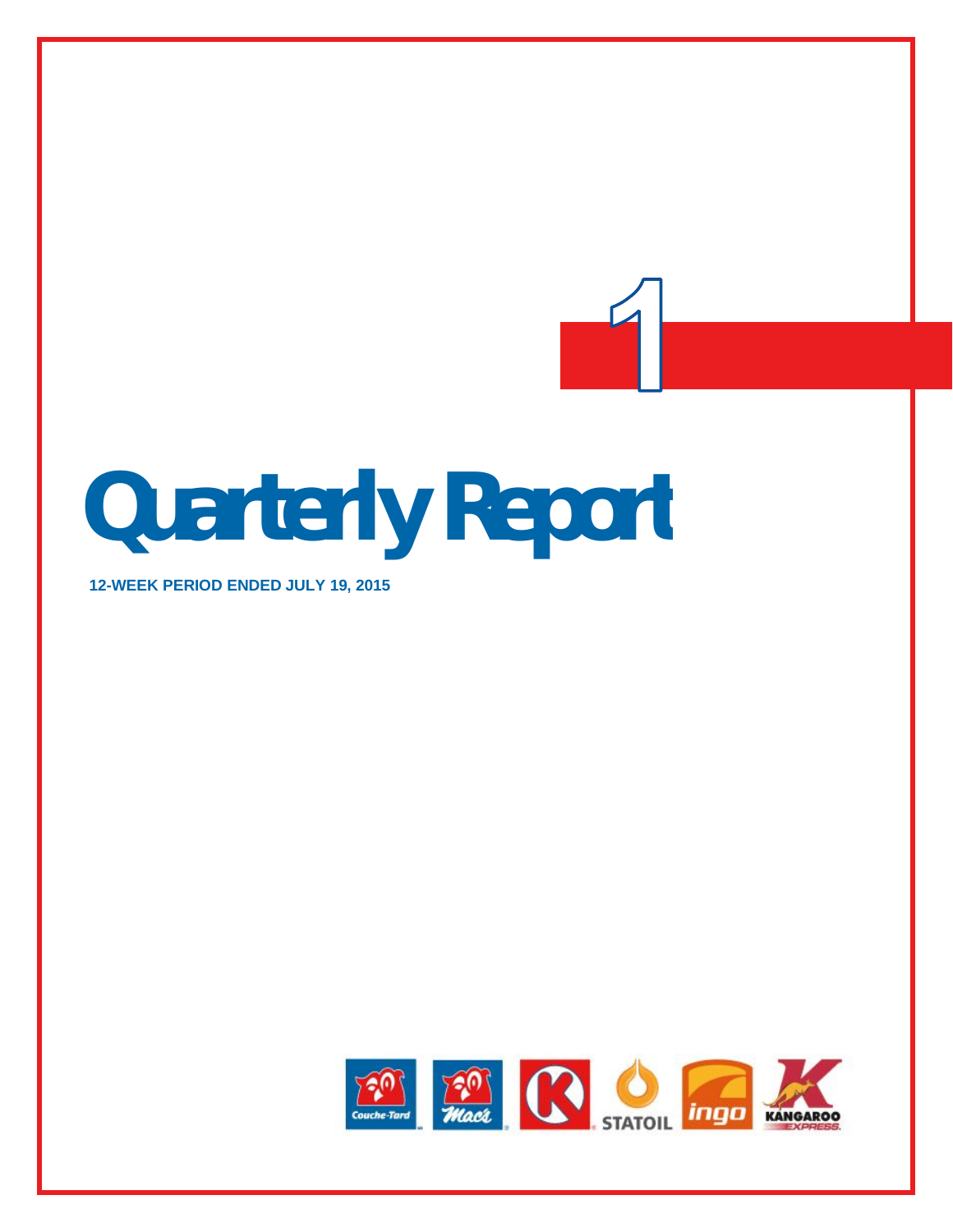# **Management's Discussion and Analysis**

*The purpose of this Management's Discussion and Analysis ("MD&A") is, as required by regulators, to explain management's point of view on Alimentation Couche-Tard Inc.'s ("Couche-Tard") financial condition and results of operations as well as its performance during the first quarter of the fiscal year ending April 24, 2016. More specifically, it aims to let the reader better understand our development strategy, performance in relation to objectives, future expectations and how we address risk and manage our financial resources. This MD&A also provides information to improve the reader's understanding of the consolidated financial statements and related notes. It should therefore be read in conjunction with those documents. By "we", "our", "us" and "the Corporation", we refer collectively to Couche-Tard and its subsidiaries.*

*Except where otherwise indicated, all financial information reflected herein is expressed in United States dollars ("US dollars") and determined on the basis of International Financial Reporting Standards ("IFRS") as issued by the International Accounting Standards Board ("IASB"). We also use measures in this MD&A that do not comply with IFRS. When such measures are presented, they are defined and the reader is informed. This MD&A should be read in conjunction with the annual consolidated financial statements and related notes included in our 2015 Annual Report, which, along with additional information relating to Couche-Tard, including the most recent Annual Information Form, is available on SEDAR at www.sedar.com and on our website at http://corpo.couche-tard.com.*

# **Forward-Looking Statements**

This MD&A includes certain statements that are "forward-looking statements" within the meaning of the securities laws of Canada. Any statement in this MD&A that is not a statement of historical fact may be deemed to be a forward-looking statement. When used in this MD&A, the words "believe", "could", "should", "intend", "expect", "estimate", "assume" and other similar expressions are generally intended to identify forward-looking statements. It is important to know that the forwardlooking statements in this MD&A describe our expectations as at September 1<sup>st</sup>, 2015, which are not guarantees of the future performance of Couche-Tard or its industry, and involve known and unknown risks and uncertainties that may cause Couche-Tard's or the industry's outlook, actual results or performance to be materially different from any future results or performance expressed or implied by such statements. Our actual results could be materially different from our expectations if known or unknown risks affect our business, or if our estimates or assumptions turn out to be inaccurate. A change affecting an assumption can also have an impact on other interrelated assumptions, which could increase or diminish the effect of the change. As a result, we cannot guarantee that any forward-looking statement will materialize and, accordingly, the reader is cautioned not to place undue reliance on these forward-looking statements. Forward-looking statements do not take into account the effect that transactions or special items announced or occurring after the statements are made may have on our business. For example, they do not include the effect of sales of assets, monetization, mergers, acquisitions, other business combinations or transactions, asset write-downs or other charges announced or occurring after forward-looking statements are made.

Unless otherwise required by applicable securities laws, we disclaim any intention or obligation to update or revise the forward-looking statements, whether as a result of new information, future events or otherwise.

The foregoing risks and uncertainties include the risks set forth under "Business Risks" in our 2015 Annual Report as well as other risks detailed from time to time in reports filed by Couche-Tard with securities regulators in Canada.

# **Our Business**

We are the leader in the Canadian convenience store industry. In the United States, we are the largest independent convenience store operator in terms of number of company-operated stores. In Europe, we are a leader in convenience store and road transportation fuel retail in the Scandinavian countries and in the Baltic countries with a significant presence in Poland.

As of July 19, 2015, our network comprises 7,987 convenience stores throughout North America, including 6,556 stores offering road transportation fuel. Our North-American network consists of 15 business units, including 11 in the United States covering 41 states and four in Canada covering all ten provinces. About 80,000 people are employed throughout our network and at our service offices in North America.

In Europe, we operate a broad retail network across Scandinavia (Norway, Sweden and Denmark), Poland, the Baltics (Estonia, Latvia and Lithuania) and Russia. As at July 19, 2015, this network comprised 2,229 stores, the majority of which offer road transportation fuel and convenience products while the others are unmanned automated service-stations which offer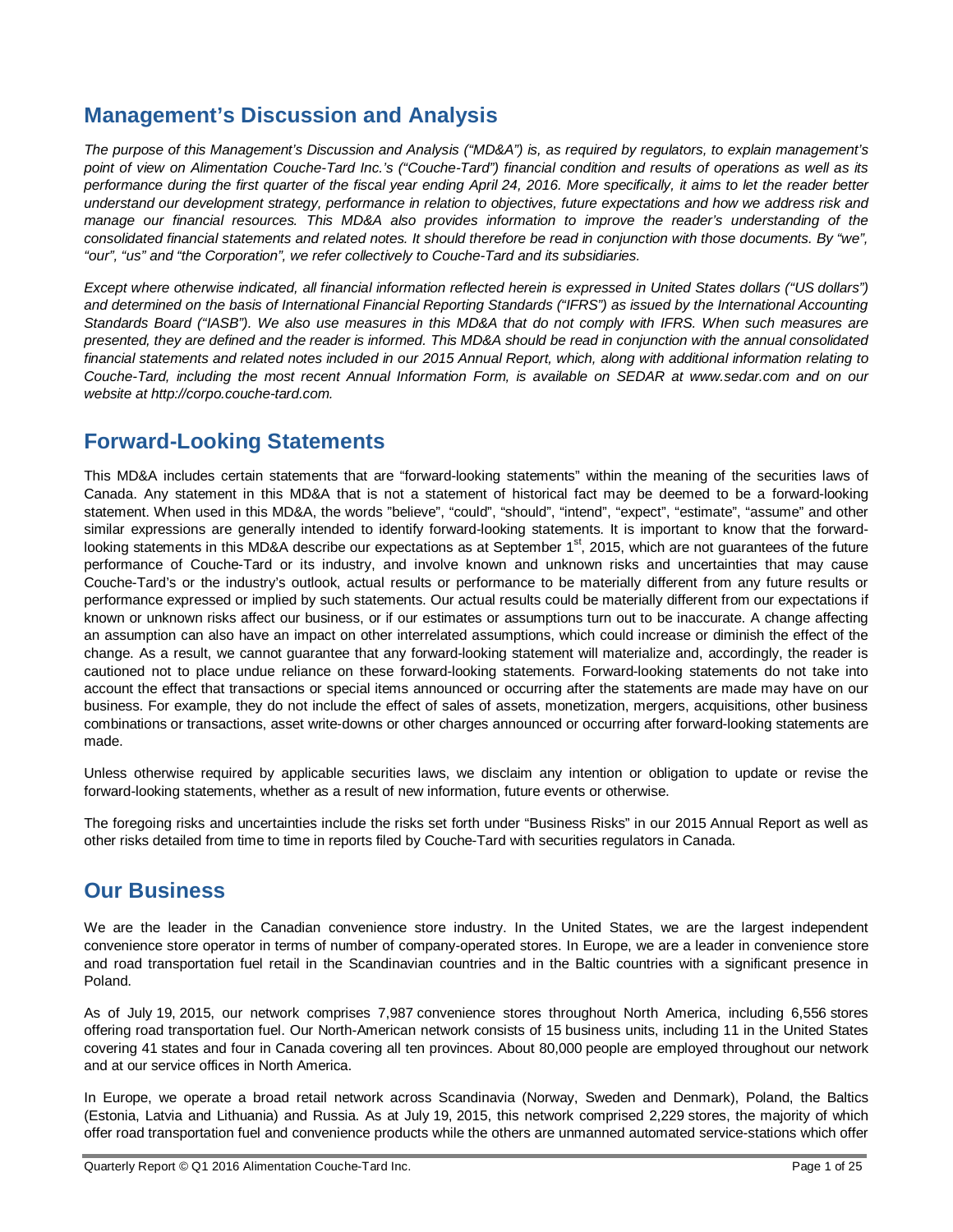road transportation fuel only. We also offer other products, including stationary energy, marine fuel, lubricants and chemicals and we operate key fuel terminals and fuel depots in six countries. Including employees at Statoil branded franchise stations, about 19,000 people work in our retail network, terminals and service offices across Europe.

In addition, about 4,700 stores are operated by independent operators under the Circle K banner in 12 other countries or regions worldwide (China, Guam, Honduras, Hong Kong, Indonesia, Japan, Macau, Malaysia, Mexico, the Philippines, the United Arab Emirates and Vietnam) which brings the total network to over 14,900 stores.

Our mission is to offer our customers a quick and outstanding service by developing a customized and friendly relationship with them while finding ways to pleasantly surprise them on a daily basis. In this regard, we strive to meet the demands and needs of our customers based on their regional requirements. To do this, we offer food and beverage items, road transportation fuel and other high-quality products and services designed to meet or exceed customers' demands in a clean welcoming environment. Our positioning in the industry stems primarily from the success of our business model, which is based on a decentralized management structure, an ongoing comparison of best practices and operational expertise that is enhanced by our experience in the various regions of our network. Our positioning is also a result of our focus on in-store merchandise, as well as our continued investment in our people and our stores.

# **Value creation**

In the United States, the convenience store sector is fragmented and in a consolidation phase. We are participating in this process through our acquisitions and the market shares we gain when competitors close sites and by improving our offering. In Europe and Canada, the convenience store sector is often dominated by a few major players, including integrated oil companies. Some of these integrated oil companies are in the process of selling or are expected to sell their retail assets. We intend to study investment opportunities that might come to us through this process.

No matter the context, acquisitions have to be concluded at reasonable conditions in order to create value for our Corporation and its shareholders. Therefore, we do not favour store count growth to the detriment of profitability. In addition to our participation in the consolidation of the convenience store sector and potentially in the acquisition of integrated oil companies' retail assets, it has to be noted that organic contribution has played an important role in the recent growth of our net earnings. The on-going improvement of our offer, including fresh products, supply terms and our efficiency has been a highlight, especially with the absence of significant acquisitions and net growth in store count during years prior to the acquisition of Statoil Fuel & Retail and The Pantry. Thus, all these elements have contributed to the growth in our net earnings and to value creation for our shareholders and other stakeholders. We intend to continue in this direction.

# **Exchange Rate Data**

We use the US dollar as our reporting currency which provides more relevant information given the predominance of our operations in the United States and the significant portion of our debt denominated in US dollars, taking into account our cross currency interest rate swaps.

The following table sets forth information about exchange rates based upon closing rates expressed as US dollars per comparative currency unit:

|                                | 12-week periods ended |               |  |
|--------------------------------|-----------------------|---------------|--|
|                                | July 19, 2015         | July 20, 2014 |  |
| Average for period             |                       |               |  |
| Canadian Dollar <sup>(1)</sup> | 0.8092                | 0.9236        |  |
| Norwegian Krong <sup>(2)</sup> | 0.1284                | 0.1656        |  |
| Swedish Krone <sup>(2)</sup>   | 0.1198                | 0.1499        |  |
| Danish Krone <sup>(2)</sup>    | 0.1494                | 0.1829        |  |
| Zloty $(2)$                    | 0.2696                | 0.3285        |  |
| Euro $(2)$                     | 1.1150                | 1.3647        |  |
| Litas $(2)$                    |                       | 0.3955        |  |
| Ruble <sup>(2)</sup>           | 0.0187                | 0.0289        |  |
|                                |                       |               |  |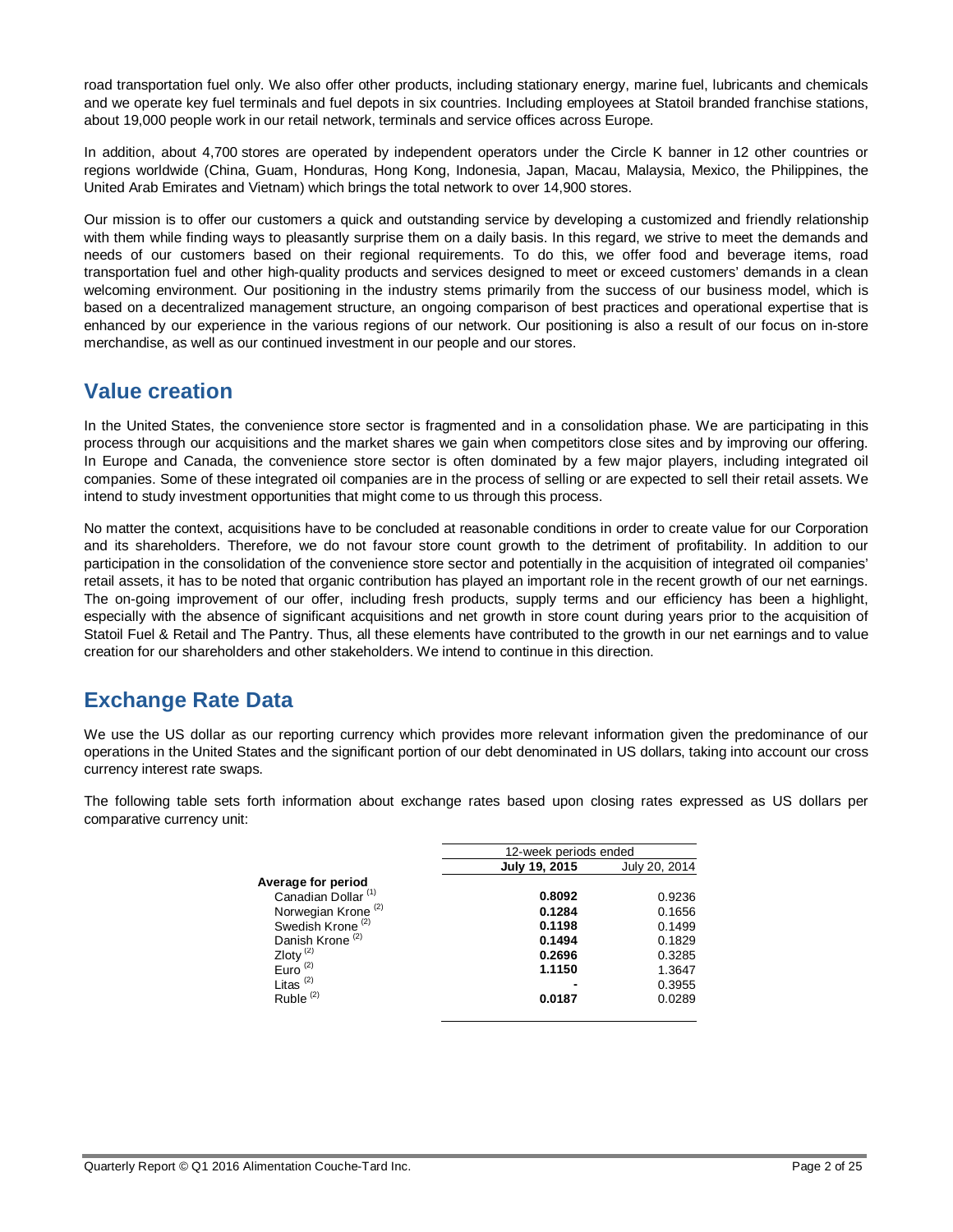|                 | As at July 19, 2015 | As at April 26, 2015 |
|-----------------|---------------------|----------------------|
| Period end      |                     |                      |
| Canadian Dollar | 0.7700              | 0.8217               |
| Norwegian Krone | 0.1221              | 0.1286               |
| Swedish Krone   | 0.1157              | 0.1159               |
| Danish Krone    | 0.1454              | 0.1457               |
| Zloty           | 0.2640              | 0.2697               |
| Euro            | 1.0848              | 1.0875               |
| Ruble           | 0.0176              | 0.0196               |
|                 |                     |                      |

(1) Calculated by taking the average of the closing exchange rates of each day in the applicable period.<br>(2) Average rate for the period from May 1<sup>st</sup> 2015 to July 19, 2015 for the 12-week period ended July

(2) Average rate for the period from May 1st, 2015 to July 19, 2015 for the 12-week period ended July 19, 2015 and from May 1st, 2014 to July 20, 2014 for the 12-week period ended July 20, 2014. Calculated using the average exchange rate at the close of each day for the stated period.

Considering we use the US dollar as our reporting currency, in our consolidated financial statements and in the present document, unless indicated otherwise, results from our Canadian, European and corporate operations are translated into US dollars using the average rate for the period. Unless otherwise indicated, variances and explanations regarding changes in the foreign exchange rate and the volatility of the Canadian dollar and European currencies which we discuss in the present document are therefore related to the translation into US dollars of our Canadian, European and corporate operations' results.

# **Overview of the First Quarter of Fiscal 2016**

Net earnings amounted to \$304.0 million for the first quarter of fiscal 2016, up 12.8% over the corresponding period of fiscal 2015. Results for the first quarter of fiscal 2016 include a net foreign exchange gain of \$6.8 million while results for the first quarter of fiscal 2015 included a net foreign exchange loss of \$8.7 million as well as a negative goodwill of \$0.5 million.

Excluding these items as well as acquisition costs from both periods, net earnings for the first quarter of fiscal 2016 would have been approximately \$299.0 million (\$0.53 per share on a diluted basis) compared to \$276.0 million (\$0.48 per share on a diluted basis) for the first quarter of fiscal 2015, an increase of \$23.0 million, or 8.3%. This increase is attributable to the contribution from The Pantry store network, to strong organic growth from merchandises and services and transportation fuel as well as to rigorous cost control. These items, which contributed to the growth in net earnings, were partially offset by lower fuel margins and by the negative net impact from the translation of revenues and expenses from our Canadian and European operations into US dollars.

# **The Pantry Inc. ("The Pantry")**

Our results for the 12-week period ended July 19, 2015 include those of The Pantry for the entire period. Our consolidated balance sheet as of July 19, 2015 includes The Pantry's balance sheet at that date. As the acquisition closed shortly before the end of fiscal 2015 and, given the size of the transaction, we have not yet completed our fair value assessment of the assets acquired, the liabilities assumed and the goodwill for the transaction. Consequently, the difference between the purchase price and the net book value related to the acquisition was included in goodwill in the preliminary purchase price allocation and the fair values of assets acquired and liabilities assumed will be adjusted before the end of fiscal year 2016. These adjustments may result in an increase of the depreciation expense.

#### *Synergies and cost reduction initiatives*

We are actively working on realizing identified synergies and cost reduction opportunities in connection with The Pantry acquisition. We expect to achieve a minimum of \$85.0 million<sup>1</sup> before income taxes in cost reductions over the 24-month period following the acquisition, in addition to growing in-store sales and fuel volumes in this geographic area through the improvement of our operations; sharing our business awareness and each company's best practices; and better supply conditions.

Since the acquisition, we have already taken actions that should allow us to record annual cost reductions we estimate at approximately \$50.0 million before income taxes. During the 12-week period ended July 19, 2015, we recorded cost reductions estimated at approximately \$9.0 million, before income taxes. We believe this amount does not represent the full

 $\overline{\phantom{a}}$ <sup>1</sup> As our previously stated goal is considered a forward looking statement, we are required, pursuant to securities laws, to clarify that our synergies and cost reductions estimate is based on a number of important factors and assumptions. Among other things, our synergies and cost savings objective is based on our comparative analysis of organizational structures and current level of spending across our network as well as on our ability to bridge the gap, where relevant. Our synergies and cost reduction objective is also based on our assessment of current contracts in North America and how we expect to be able to renegotiate these contracts to take advantage of our increased purchasing power. In addition, our synergies and cost reduction objective assumes that we will be able to establish and maintain an effective process for sharing best practices across our network. Finally, our objective is also based on our ability to integrate The Pantry's system with ours. An important change in these facts and assumptions could significantly impact our synergies and cost reductions estimate as well as the timing of the implementation of our different initiatives.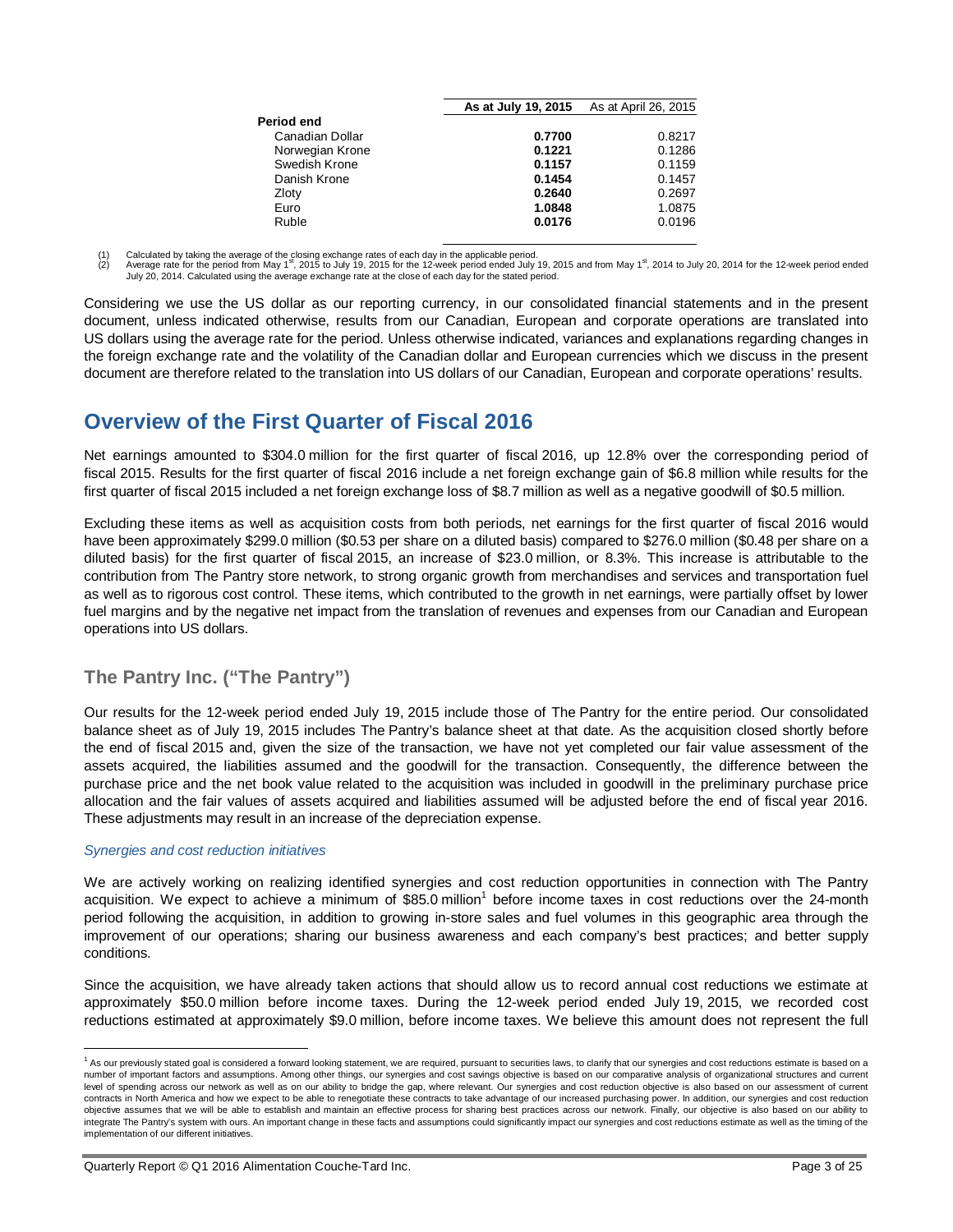annual impact of all of our initiatives. These cost reductions mainly reduced operating, selling, administrative and general expenses.

Furthermore, we have taken actions that should allow us to reduce our cost of goods sold by approximately \$17.0 million, before income taxes, on an annual basis. These reductions mainly result from the negotiation of better supply conditions and economies of scale. We estimate the realized savings for the 12-week period ended July 19, 2015 at approximately \$3.0 million before income taxes.

# **Statoil Fuel & Retail - Synergies and cost reduction initiatives**

Since the acquisition of Statoil Fuel & Retail, we have been actively working on identifying and implementing available synergies and cost reduction opportunities.

During the first quarter of fiscal 2016, we recorded incremental synergies and cost savings that we estimated at approximately \$5.0 million, before income taxes. These synergies and cost reductions mainly impacted operating, selling, administrative and general expenses as well as cost of sales. Since the acquisition, we estimate that total realized annual synergies and cost savings amount to approximately \$165.0 million before income taxes, which allows us to exceed the lower range of synergies and cost reduction objectives that we had set following the acquisition. Using the foreign exchange rate prevailing at the date of the acquisition, total realized annual synergies and cost savings are estimated at approximately \$172.0 million before income taxes. We believe these amounts do not necessarily represent the full annual impact of all of our initiatives.

These synergies and cost reductions came from a variety of sources including cost reductions following the delisting of Statoil Fuel & Retail, the renegotiation of certain agreements with our suppliers, the reduction of in-store costs and the restructuring of certain departments.

Our work around the identification and implementation of available synergies and cost reduction opportunities is not over. Our analysis show that several promising opportunities still exist. Our teams continue to work actively on various projects which, along with the implementation and optimization of new information systems, should allow us to achieve our goal of annual synergies of up to \$200.0 million before the end of December 2015<sup>1</sup>.

## **Network growth**

#### *Completed transactions*

On June 2, 2015, we acquired from Cinco J, Inc., Tiger Tote Food Stores, Inc. and their affiliates, 21 company-operated stores in the US States of Texas, Mississippi and Louisiana. We own the land and buildings for 18 sites and lease the land and own the buildings for the remaining three sites. As part of this agreement we also acquired 141 dealer fuel supply agreements, five development properties as well as customer relations for 124 dealer sites.

In addition, during the first quarter of fiscal 2016, we acquired five additional company-operated stores through distinct transactions.

Available cash was used for these acquisitions.

#### *Store construction*

 $\overline{a}$ 

We completed the construction, relocation or reconstruction of 17 stores during the first quarter of fiscal 2016.

Consequently, in the first quarter of fiscal 2016, we were able to add to or improve a total of 22 stores through the construction of new stores, the relocation or reconstruction of existing stores and the acquisition of single stores.

Furthermore, as of July 19, 2015, 31 stores were under construction and should open in the upcoming quarters.

<sup>&</sup>lt;sup>1</sup> As our previously stated goal is considered a forward looking statement, we are required, pursuant to securities laws, to clarify that our synergies and cost reductions estimate is based on a number of important factors and assumptions. Among other things, our synergies and cost savings objective is based on our comparative analysis of organizational structures and current level of spending across our network as well as on our ability to bridge the gap, where relevant. Our synergies and cost reduction objective is also based on our assessment of current contracts in Europe and North America and how we expect to be able to renegotiate these contracts to take advantage of our increased purchasing power. In addition, our synergies and cost<br>reduction objective assumes that we to optimize our newly implemented ERP system in Europe. An important change in these facts and assumptions could significantly impact our synergies and cost reductions estimate as well as the timing of the implementation of our different initiatives.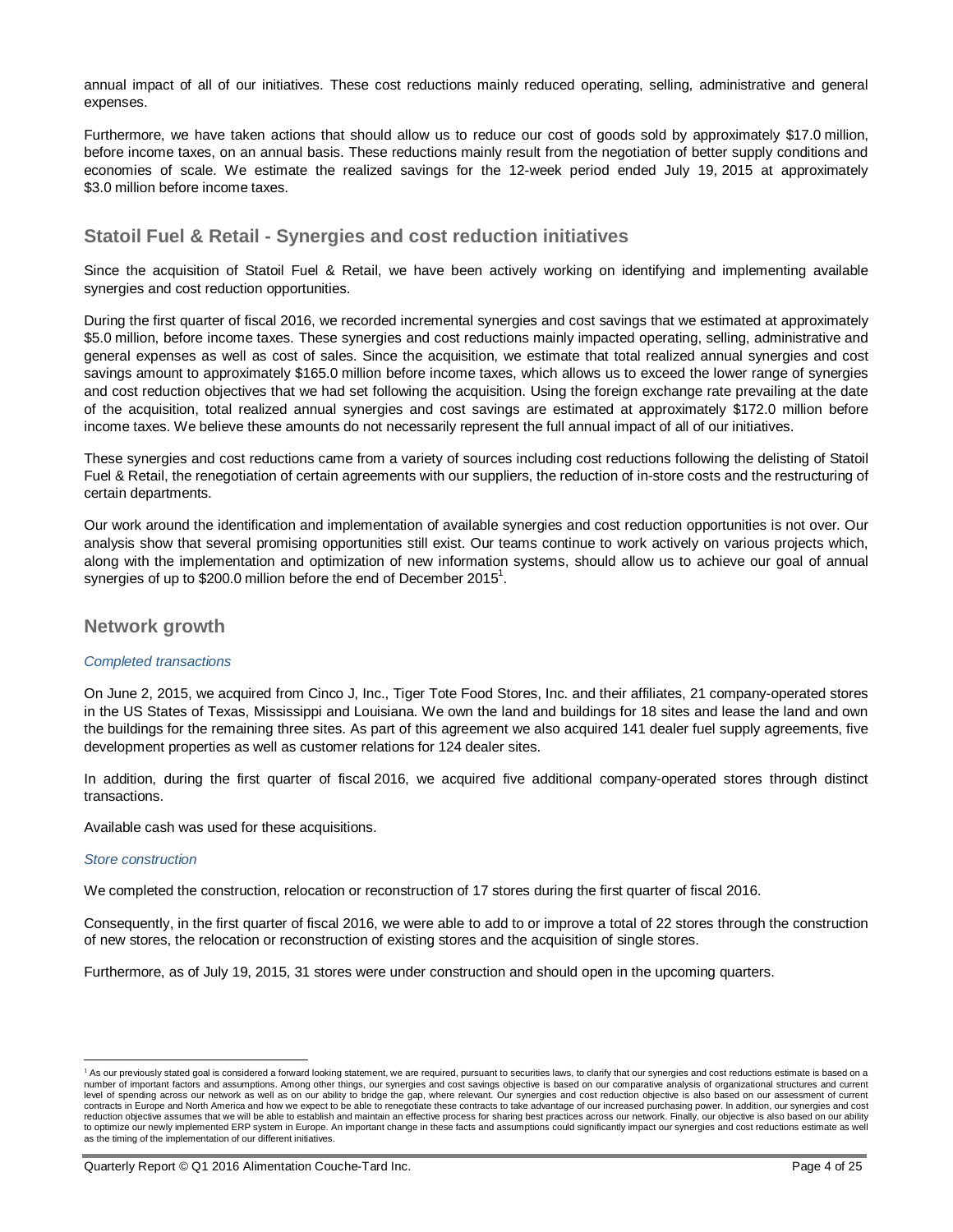#### *Summary of changes in our stores network during the first quarter of fiscal 2016*

The following table presents certain information regarding changes in our stores network over the 12-week period ended July 19, 2015 <sup>(1)</sup>:

|                                                                                           | 12-week period ended July 19, 2015  |            |            |                                               |              |
|-------------------------------------------------------------------------------------------|-------------------------------------|------------|------------|-----------------------------------------------|--------------|
| Type of site                                                                              | Company-<br>operated <sup>(2)</sup> | CODO $(3)$ | DODO $(4)$ | <b>Franchised and</b><br>other affiliated (b) | <b>Total</b> |
| Number of sites, beginning of period                                                      | 7.787                               | 559        | 600        | 1.132                                         | 10,078       |
| Acquisitions                                                                              | 26                                  |            | 141        |                                               | 167          |
| Openings / constructions / additions                                                      | 13                                  |            | 15         | 16                                            | 46           |
| Closures / disposals / withdrawals                                                        | (32)                                | (5)        | (12)       | (26)                                          | (75)         |
| Store conversion                                                                          |                                     |            |            |                                               |              |
| Number of sites, end of period                                                            | 7.794                               | 555        | 745        | 1.122                                         | 10,216       |
| Number of automated service stations included in the period<br>end figures <sup>(6)</sup> | 907                                 |            | 26         |                                               | 933          |

(1) These figures include 50% of the stores operated through RDK, a joint venture.

Sites for which the real estate is controlled by Couche-Tard (through ownership or lease agreements) and for which the stores (and/or the service-stations) are operated by Couche-Tard or one of its commission agent.

(3) Sites for which the real estate is controlled by Couche-Tard (through ownership or lease agreements) and for which the stores (and/or the service-stations) are operated by an<br>independent operator in exchange for rent a agreement, licensing or other similar agreement under one of our main or secondary banners.

(4) Sites controlled and operated by independent operators to which Couche-Tard supplies road transportation fuel through supply contracts. Some of these sites are subject to a franchise agreement, licensing or other similar agreement under one of our main or secondary banners.

(5) Stores operated by an independent operator through a franchising, licensing or another similar agreement under one of our main or secondary banners. (6) These sites sell road transportation fuel only.

In addition, about 4,700 stores are operated by independent operators under the Circle K banner in 12 other countries or regions worldwide (China, Guam, Honduras, Hong Kong, Indonesia, Japan, Macau, Malaysia, Mexico, the Philippines, Vietnam and the United Arab Emirates) which brings to more than 14,900 the number of sites in our network.

## **Issuance of Canadian dollar denominated senior unsecured notes**

On June 2, 2015, we issued Canadian dollar denominated senior unsecured notes totaling CA\$700.0 million with a coupon rate of 3.6% and maturing on June 2, 2025. Interest is payable semi-annually on June 2<sup>nd</sup> and December 2<sup>nd</sup> of each year. The net proceeds from the issuance were mainly used to repay a portion of our term revolving unsecured operating credit facility.

#### **Cross-currency interest rate swaps**

Between June 12, 2015 and June 19, 2015, in connection with the issuance of Canadian dollar denominated notes detailed above, we entered into cross-currency interest rate swap agreements for a total notional amount of CA\$700.0 million, allowing us to synthetically convert a portion of our Canadian dollar denominated debt into US dollars.

| <b>Receive – Notional</b> | Receive - Rate | <b>Pay – Notional</b> | Pay – Rate | <b>Maturity</b> |
|---------------------------|----------------|-----------------------|------------|-----------------|
| CA\$175.0                 | $3.6\%$        | US\$142.2             | 3.8099%    | June 2, 2025    |
| CA\$175.0                 | $3.6\%$        | US\$142.7             | 3.8650%    | June 2, 2025    |
| CA\$100.0                 | $3.6\%$        | US\$81.2              | 3.8540%    | June 2, 2025    |
| CA\$100.0                 | $3.6\%$        | US\$81.2              | 3.8700%    | June 2, 2025    |
| CA\$100.0                 | $3.6\%$        | US\$81.2              | 3.8570%    | June 2, 2025    |
| CA\$50.0                  | $3.6\%$        | US\$41.3              | 3.8230%    | June 2, 2025    |

## **Dividends**

During its September 1<sup>st</sup>, 2015 meeting, the Board of Directors declared a quarterly dividend of CA5.5¢ per share for the first quarter of fiscal 2016 to shareholders on record as at September 11, 2015 and approved its payment for September 25, 2015. This is an eligible dividend within the meaning of the Income Tax Act of Canada.

## **Credit rating**

On July 24, 2015, Standard & Poor's Ratings Services, a credit rating agency, released a communication to change our outlook from stable to positive.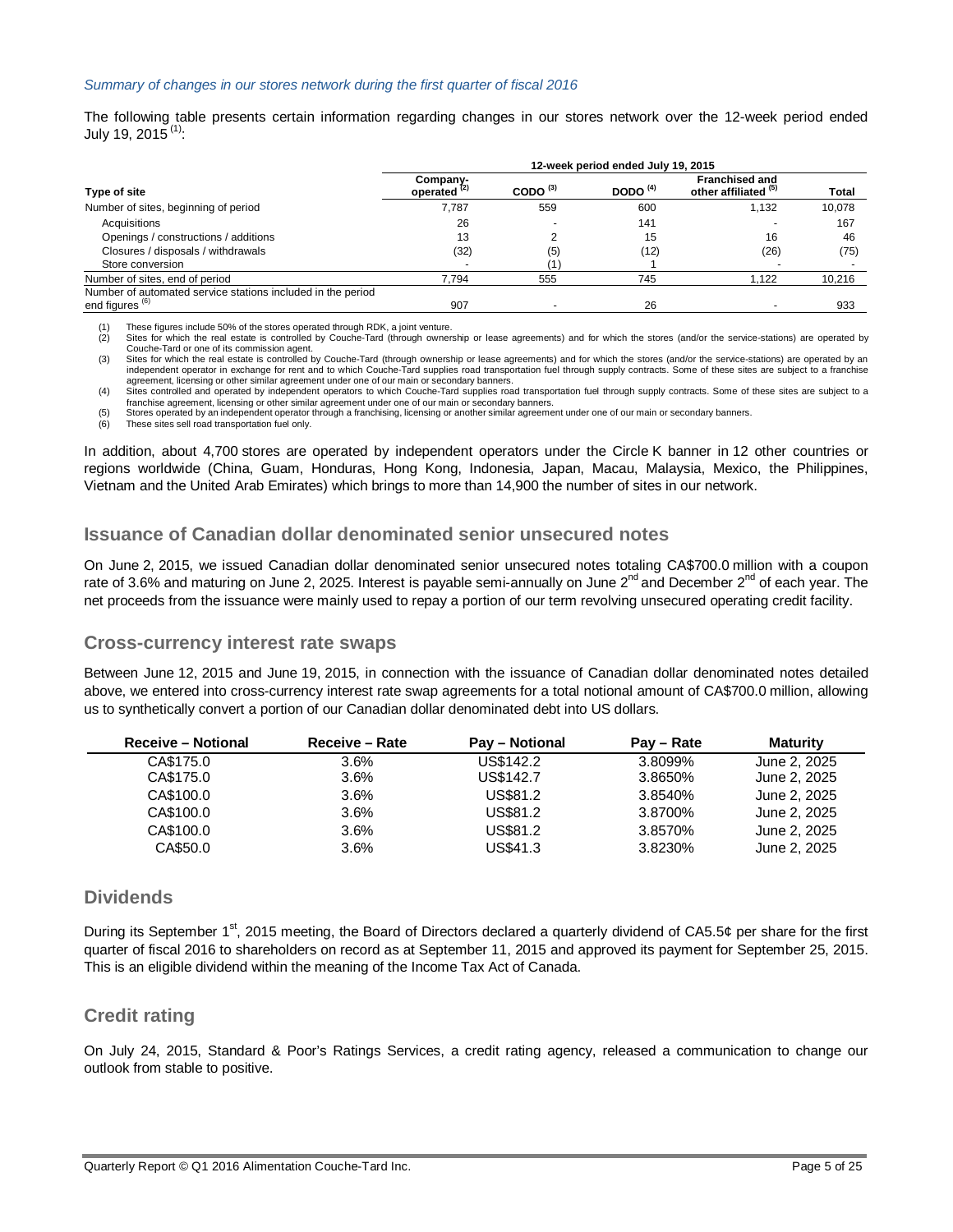# **Outstanding shares and stock options**

As at August 28, 2015, Couche-Tard had 148,101,840 Class A multiple voting shares and 419,312,389 Class B subordinate voting shares issued and outstanding. In addition, as at the same date, Couche-Tard had 2,638,512 outstanding stock options for the purchase of Class B subordinate voting shares.

## **Disposal of the lubricants business**

On August 1<sup>st</sup>, 2015, subsequent to the end of the first quarter of fiscal 2016, we reached an agreement to sell our lubricants business to Fuchs Petrolub SE. The sale would be done through a share purchase agreement pursuant to which Fuchs Petrolub SE would acquire 100% of all issued and outstanding shares of Statoil Fuel & Retail Lubricant Sweden AB. This transaction, which is subject to standard regulatory approvals and closing conditions, is expected to be completed by the end of 2015. As the decision to sell the lubricants business had already been taken and the criteria for classification as assets held for sale had been met as at the end of the first quarter of 2016, the assets and liabilities of the lubricants business were classified separately as assets held-for-sale and liabilities associated with assets held-for-sale on our balance sheet as at July 19, 2015.

# **Repurchase of non-controlling interest**

On July 24, 2015, subsequent to the end of the first quarter of fiscal 2016, we exercised our option to repurchase the noncontrolling interest in Circle K Asia s.à.r.l. ("Circle K Asia") for a cash consideration of \$11.8 million. We now hold 100% of Circle K Asia's shares. We do not expect this transaction to have a significant impact on our financial statements.

# **Agreement for Circle K branded stores in Mexico**

On July 30, 2015, subsequent to the end of the first quarter of fiscal 2016, we signed an agreement with Comercializadora Circulo CCK, S.A. DE C.V. to rebrand over 700 of their already existing *Extra* convenience stores located throughout Mexico to the Circle K brand by August 2017. Under this agreement, the number of Circle K stores in Mexico will increase to 1,100 by August 2017 and to a minimum of 2,400 by 2030.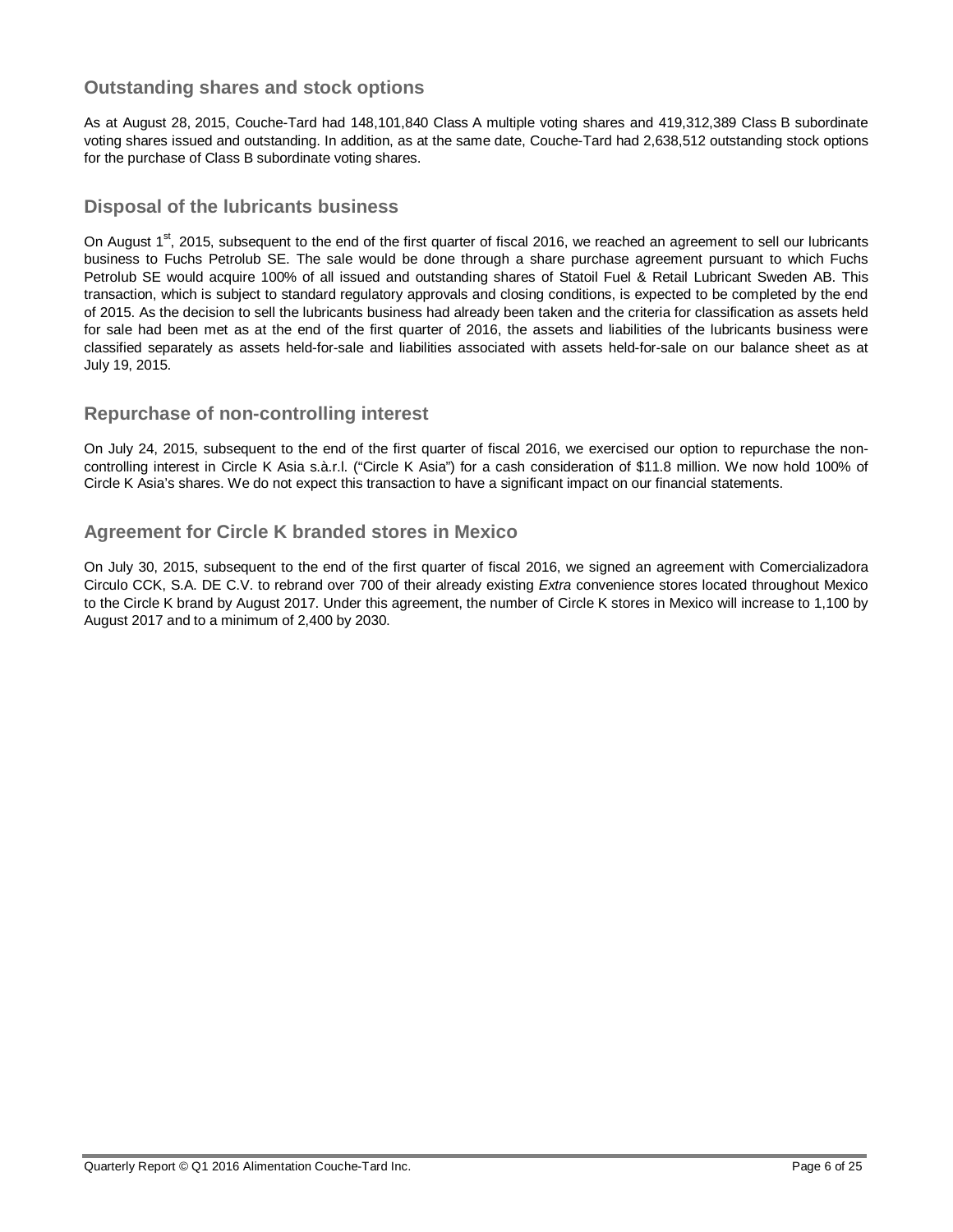# **Summary analysis of consolidated results for the first quarter of fiscal 2016**

The following table highlights certain information regarding our operations for the 12-week periods ended July 19, 2015 and July 20, 2014.

| (In millions of US dollars, unless otherwise stated)                                 | 12-week period ended<br>July 19, 2015 | 12-week period ended<br>July 20, 2014 | Variation %    |
|--------------------------------------------------------------------------------------|---------------------------------------|---------------------------------------|----------------|
| <b>Statement of Operations Data:</b>                                                 |                                       |                                       |                |
| Merchandise and service revenues (1):                                                |                                       |                                       |                |
| <b>United States</b>                                                                 | 1,760.4                               | 1,198.0                               | 46.9           |
| Europe                                                                               | 206.0                                 | 258.7                                 | (20.4)         |
| Canada                                                                               | 471.0                                 | 528.3                                 | (10.8)         |
| Total merchandise and service revenues                                               | 2,437.4                               | 1,985.0                               | 22.8           |
| Road transportation fuel revenues:                                                   |                                       |                                       |                |
| <b>United States</b>                                                                 | 4,437.7                               | 3,915.5                               | 13.3           |
| Europe                                                                               | 1,374.9                               | 1,972.8                               | (30.3)         |
| Canada                                                                               | 561.7                                 | 724.1                                 | (22.4)         |
| Total road transportation fuel revenues<br>Other revenues <sup>(2)</sup> :           | 6,374.3                               | 6,612.4                               | (3.6)          |
| <b>United States</b>                                                                 | 3.7                                   | 3.5                                   | 5.7            |
| Europe                                                                               | 164.1                                 | 589.3                                 | (72.2)         |
| Canada                                                                               | 0.1                                   | 0.1                                   |                |
| Total other revenues                                                                 | 167.9                                 | 592.9                                 | (71.7)         |
| <b>Total revenues</b>                                                                | 8,979.6                               | 9,190.3                               | (2.3)          |
|                                                                                      |                                       |                                       |                |
| Merchandise and service gross profit <sup>(1)</sup> :                                |                                       |                                       |                |
| <b>United States</b>                                                                 | 583.4                                 | 392.2                                 | 48.8           |
| Europe<br>Canada                                                                     | 86.2<br>156.3                         | 107.5<br>176.0                        | (19.8)         |
|                                                                                      | 825.9                                 | 675.7                                 | (11.2)<br>22.2 |
| Total merchandise and service gross profit<br>Road transportation fuel gross profit: |                                       |                                       |                |
| <b>United States</b>                                                                 | 317.4                                 | 249.2                                 | 27.4           |
| Europe                                                                               | 185.8                                 | 224.6                                 | (17.3)         |
| Canada                                                                               | 37.2                                  | 41.7                                  | (10.8)         |
| Total road transportation fuel gross profit                                          | 540.4                                 | 515.5                                 | 4.8            |
| Other revenues gross profit <sup>(2)</sup> :                                         |                                       |                                       |                |
| <b>United States</b>                                                                 | 3.7                                   | 3.5                                   | 5.7            |
| Europe                                                                               | 49.2                                  | 84.9                                  | (42.0)         |
| Canada                                                                               | 0.1                                   | 0.1                                   |                |
| Total other revenues gross profit                                                    | 53.0                                  | 88.5                                  | (40.1)         |
| <b>Total gross profit</b>                                                            | 1,419.3                               | 1,279.7                               | 10.9           |
| Operating, selling, administrative and general expenses                              | 879.2                                 | 788.2                                 | 11.5           |
| Negative goodwill                                                                    |                                       | (0.5)                                 | (100.0)        |
| Depreciation, amortization and impairment of property and equipment and other assets | 132.0                                 | 126.7                                 | 4.2            |
| <b>Operating income</b>                                                              | 408.1                                 | 365.3                                 | 11.7           |
| Net earnings                                                                         | 304.0                                 | 269.5                                 | 12.8           |
| <b>Other Operating Data:</b>                                                         |                                       |                                       |                |
| Merchandise and service gross margin <sup>(1)</sup> :                                |                                       |                                       |                |
| Consolidated                                                                         | 33.9%                                 | 34.0%                                 | (0.1)          |
| <b>United States</b>                                                                 | 33.1%                                 | 32.7%                                 | 0.4            |
| Europe                                                                               | 41.8%                                 | 41.6%                                 | 0.2            |
| Canada                                                                               | 33.2%                                 | 33.3%                                 | (0.1)          |
| Growth of same-store merchandise revenues (3)(4).                                    |                                       |                                       |                |
| <b>United States</b>                                                                 | 5.1%                                  | 2.8%                                  |                |
| Europe                                                                               | 1.3%                                  | 1.2%                                  |                |
| Canada                                                                               | 2.3%                                  | 3.3%                                  |                |
| Road transportation fuel gross margin :                                              |                                       |                                       |                |
| United States (cents per gallon) "                                                   | 18.34                                 | 23.08                                 | (20.5)         |
| Europe (cents per litre) <sup>(5)</sup>                                              | 9.60                                  | 11.67                                 | (17.7)         |
| Canada (CA cents per litre) <sup>(4)</sup>                                           | 6.36                                  | 6.44                                  | (1.2)          |
| Volume of road transportation fuel sold (5):                                         |                                       |                                       |                |
| United States (millions of gallons)                                                  | 1,681.5                               | 1,103.5                               | 52.4           |
| Europe (millions of litres)                                                          | 1,934.7                               | 1,924.2                               | 0.5            |
| Canada (millions of litres)                                                          | 728.9                                 | 707.8                                 | 3.0            |
| Growth of same-store road transportation fuel volume (4):                            |                                       |                                       |                |
| <b>United States</b>                                                                 | 9.4%                                  | 1.8%                                  |                |
| Europe                                                                               | 2.7%                                  | 1.7%                                  |                |
| Canada                                                                               | 1.4%                                  | 0.3%                                  |                |
| Per Share Data:                                                                      |                                       |                                       |                |
| Basic net earnings per share (dollars per share)                                     | 0.54                                  | 0.48                                  | 12.5           |
| Diluted net earnings per share (dollars per share)                                   | 0.53                                  | 0.47                                  | 12.8           |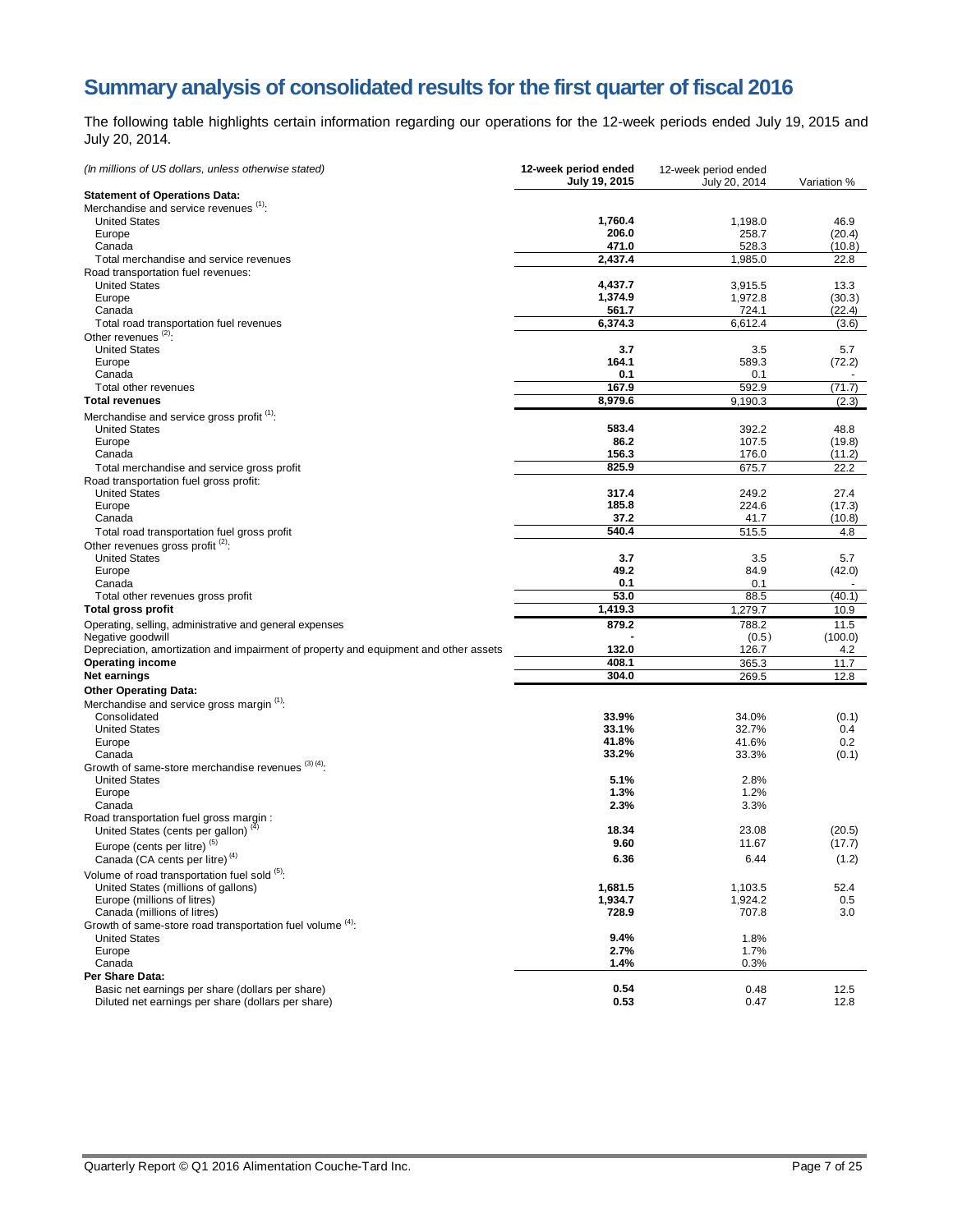|                                                                        | July 19, 2015 | April 26, 2015 | Variation \$ |
|------------------------------------------------------------------------|---------------|----------------|--------------|
| <b>Balance Sheet Data:</b>                                             |               |                |              |
| Total assets                                                           | 11.157.7      | 10.837.8       | 319.9        |
| Interest-bearing debt                                                  | 2.972.2       | 3.074.6        | (102.4)      |
| Shareholders' equity                                                   | 4,191.9       | 3.892.6        | 299.3        |
| <b>Indebtedness Ratios:</b>                                            |               |                |              |
| Net interest-bearing debt/total capitalization <sup>(6)</sup>          | 0.34:1        | 0.39:1         |              |
| Net interest-bearing debt/Adjusted EBITDA <sup>(7)(11)</sup>           | 1.04:1        | 1.18:1         |              |
| Adjusted net interest bearing debt/Adjusted EBITDAR <sup>(8)(11)</sup> | 2.20:1        | 2.17:1         |              |
| <b>Returns:</b>                                                        |               |                |              |
| Return on equity (9) (11)                                              | 23.8%         | 24.9%          |              |
| Return on capital employed (10) (11)                                   | 15.9%         | 16.2%          |              |

(1) Includes revenues derived from franchise fees, royalties, suppliers rebates on some purchases made by franchisees and licensees as well as wholesale merchandise.

(2) Includes revenues from rental of assets, from sale of aviation and marine fuel, heating oil, kerosene, lubricants and chemicals. Aviation operations were sold in December 2014.<br>(3) Does not include services and other r Does not include services and other revenues (as described in footnote 1 above). Growth in Canada is calculated based on Canadian dollars. Growth in Europe is calculated based

on Norwegian Krones. Includes results from The Pantry stores for the 12-week period ended July 19, 2015.

(4) For company-operated stores only. Includes results from The Pantry stores for the 12-week period ended July 19, 2015.

Total road transportation fuel.

This ratio is presented for information purposes only and represents a measure of financial condition used especially in financial circles. It represents the following calculation: longterm interest-bearing debt, net of cash and cash equivalents and temporary investments divided by the addition of shareholders' equity and long-term debt, net of cash and cash equivalents and temporary investments. It does not have a standardized meaning prescribed by IFRS and therefore may not be comparable to similar measures presented by other

- public corporations. (7) This ratio is presented for information purposes only and represents a measure of financial condition used especially in financial circles. It represents the following calculation: longterm interest-bearing debt, net of cash and cash equivalents and temporary investments divided by EBITDA (Earnings Before Interest, Tax, Depreciation, Amortization and Impairment) adjusted for restructuring expenses, loss on aviation business disposal, curtailment gain on certain defined benefits pension plans obligation and negative goodwill. It does not have a standardized meaning prescribed by IFRS and therefore may not be comparable to similar measures presented by other public corporations.
- This ratio is presented for information purposes only and represents a measure of financial condition used especially in financial circles. It represents the following calculation: longterm interest-bearing debt plus the product of eight times rent expense, net of cash and cash equivalents and temporary investments divided by EBITDAR (Earnings Before Interest, Tax, Depreciation, Amortization, Impairment and Rent expense) adjusted for restructuring costs, loss on aviation fuel business disposal, curtailment gain on certain defined benefits pension plans obligation as of April 26, 2015 as well as negative goodwill for both periods. It does not have a standardized meaning prescribed by IFRS and therefore may not be comparable to similar measures presented by other public corporations.
- This ratio is presented for information purposes only and represents a measure of performance used especially in financial circles. It represents the following calculation: net earnings divided by average equity for the corresponding period. It does not have a standardized meaning prescribed by IFRS and therefore may not be comparable to similar measures presented by other public corporations.
- (10) This ratio is presented for information purposes only and represents a measure of performance used especially in financial circles. It represents the following calculation: earnings before income taxes and interests divided by average capital employed for the corresponding period. Capital employed represents total assets less short-term liabilities not bearing interests. It does not have a standardized meaning prescribed by IFRS and therefore may not be comparable to similar measures presented by other public corporations.

11) This ratio is presented on a pro forma basis. As of July 19, 2015, it includes Couche-Tard's and The Pantry's results for the 52-week period ended July 19, 2015. As of)<br>April 26, 2015, it includes Couche-Tard's results earnings and balance sheet figures have been adjusted to make their presentation in line with Couche-Tard's policies. Given the size and the timing of the transaction, we have not completed the fair value assessment of the assets acquired, the liabilities assumed and the goodwill for this transaction. Consequently, the pro forma ratio has not been adjusted for fair value adjustments.

#### **Revenues**

Our revenues were \$9.0 billion in the first quarter of fiscal 2016, down by \$210.7 million, a decrease of 2.3% compared with the corresponding quarter of fiscal 2015, mainly attributable to lower road transportation fuel average retail prices, to the negative net impact from the translation of revenues of our Canadian and European operations into US dollars and to the sale of our aviation fuel business during the third quarter of fiscal 2015. These items contributing to the reduction in revenues were partly offset by the outstanding contribution from acquisitions and by the continued growth in same-store merchandise revenues and road transportation fuel volume in both North America and Europe.

More specifically, the growth of merchandise and service revenues for the first quarter of fiscal 2016 was \$452.4 million. Excluding the negative net impact from the translation of our European and Canadian operations into US dollars, consolidated merchandise and service revenues increased by \$569.4 million or 28.7%. This increase is attributable to the contribution from acquisitions amounting to approximately \$494.0 million as well as to strong organic growth. Same-store merchandise revenues increased by 5.1% in the United States taking into consideration The Pantry stores, by 2.3% in Canada and by 1.3% in Europe. Overall, our performance is attributable to our dynamic merchandising strategies and our competitive offer as well as to our expanded fresh food offer which is attracting more customers into our stores.

Road transportation fuel revenues decreased by \$238.1 million in the first quarter of fiscal 2016. Excluding the negative net impact from the translation of revenues of our Canadian and European operations into US dollars, road transportation fuel revenues increased by \$254.9 million or 3.9%. This increase was attributable to the contribution from acquisitions amounting to approximately \$1.2 billion and to the contribution of our recently opened stores as well as to organic growth. Same-store road transportation fuel volume increased by 9.4% in the United States taking into consideration The Pantry stores, by 2.7% in Europe and by 1.4% in Canada due to amongst other things, our micro-market strategy as well as the contribution of "*milesTM*" and "**milesPLUS**<sup>™</sup>" in Europe. The items contributing to the overall growth in road transportation fuel revenues were almost entirely offset by lower road transportation fuel average selling prices, which had a negative impact of approximately \$1.3 billion. It should be noted that the impact from the decrease in road transportation fuel average selling prices on our sales doesn't have a significant impact on our gross margin. In fact, this situation is mainly positive because it leaves our customers with more cash available for their discretionary expenses.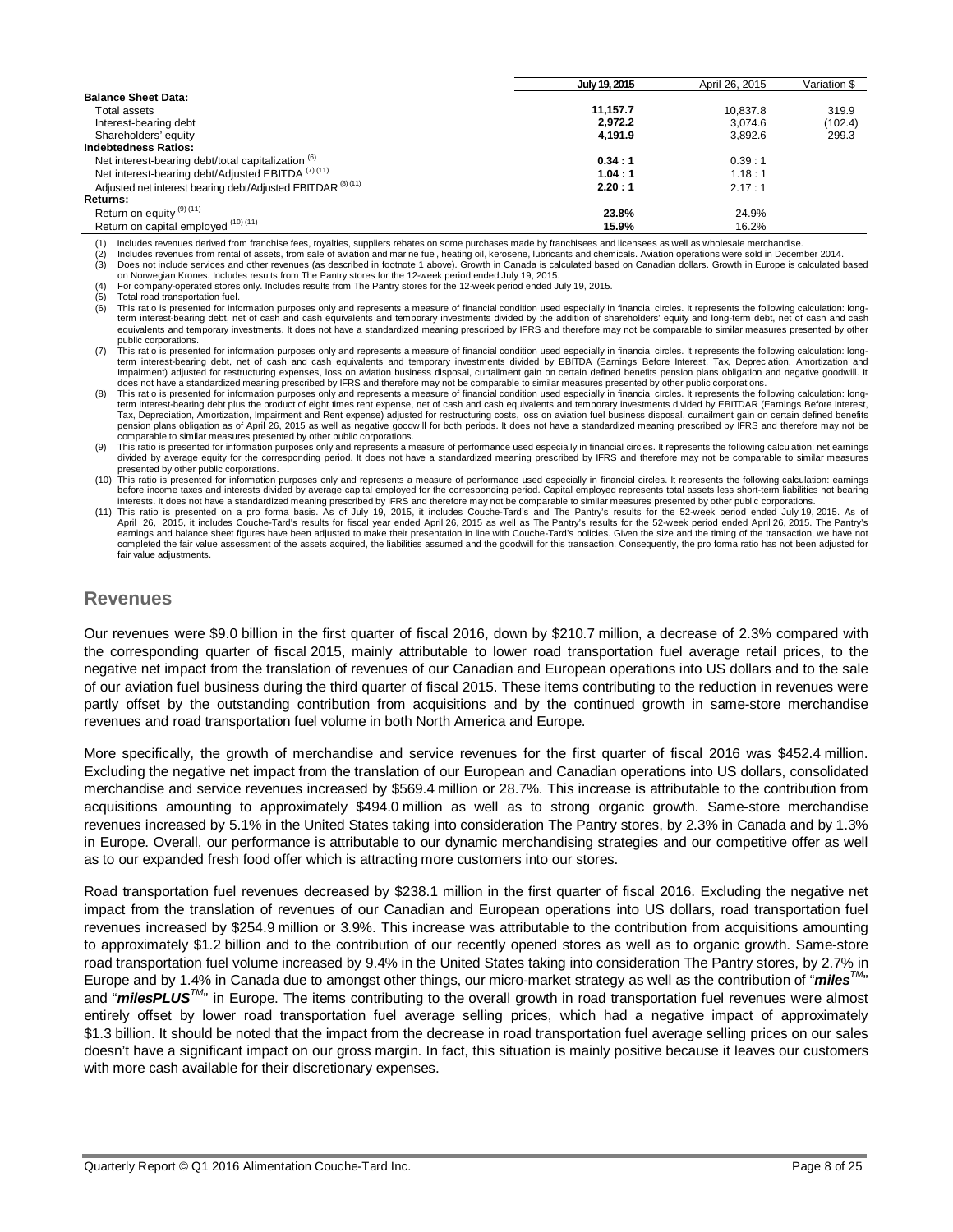The following table shows the average retail price of road transportation fuel in our various markets, starting with the second quarter of the fiscal year ended April 27, 2014:

| Quarter                               | $\gamma$ <sup>nd</sup> | 3 <sup>rd</sup> | 4 <sup>th</sup> | 4 <sup>st</sup> | Weighted<br>average |
|---------------------------------------|------------------------|-----------------|-----------------|-----------------|---------------------|
| 52-week period ended July 19, 2015    |                        |                 |                 |                 |                     |
| United States (US dollars per gallon) | 3.36                   | 2.54            | 2.34            | 2.64            | 2.68                |
| Europe (US cents per litre)           | 95.18                  | 73.99           | 66.51           | 72.16           | 76.80               |
| Canada (CA cents per litre)           | 117.00                 | 96.27           | 93.63           | 103.17          | 102.24              |
| 52-week period ended July 20, 2014    |                        |                 |                 |                 |                     |
| United States (US dollars per gallon) | 3.45                   | 3.24            | 3.47            | 3.59            | 3.43                |
| Europe (US cents per litre)           | 103.25                 | 107.49          | 104.11          | 101.53          | 106.46              |
| Canada (CA cents per litre)           | 117.05                 | 113.11          | 118.74          | 121.64          | 117.34              |

Other revenues decreased by \$425.0 million in the first quarter of fiscal 2016, of which approximately \$304.0 million is attributable to the disposal of our aviation fuel business, while the negative net impact from the translation of the revenues of our European operations into US dollars explains a large part of the remaining decrease.

## **Gross profit**

In the first quarter of fiscal 2016, the consolidated merchandise and service gross profit was \$825.9 million, an increase of \$150.2 million compared with the corresponding quarter of fiscal 2015. Excluding the net negative impact from the translation of our European and Canadian operations into US dollars, consolidated merchandise and service gross profit increased by \$194.2 million or 28.7%. This increase is attributable to the contribution from acquisitions which amounted to approximately \$169.0 million, as well as to organic growth. In the United States, the gross margin was up 0.4%, from 32.7% to 33.1%. Gross margin in Europe was up 0.2% from 41.6% to 41.8%, while in Canada, it decreased by 0.1% to 33.2%. Overall, this performance reflects a significant increase of merchandise and service revenues in the United States, changes in the product mix, the improvements we brought to our supply terms as well as our merchandising strategy in line with market competitiveness and the economic conditions within each market.

In the first quarter of fiscal 2016, the road transportation fuel gross margin for our company-operated stores was 18.34 ¢ per gallon in the United States, CA6.36 ¢ per litre in Canada and 9.60 ¢ per litre in Europe. The decrease in Europe is entirely attributable to the impact of the translation of our European results into US dollars. In local currencies, the margin in Europe was higher than it was in the first quarter of fiscal 2015. The road transportation fuel gross margin of our company-operated stores in the United States as well as the impact of expenses related to electronic payment modes for the last eight quarters, starting with the second quarter of fiscal year ended April 27, 2014, were as follows:

#### (US cents per gallon)

|                                                                  |                 |       |       |                 | Weighted |
|------------------------------------------------------------------|-----------------|-------|-------|-----------------|----------|
| Quarter                                                          | 2 <sub>nd</sub> | rdی   |       | 4 <sup>St</sup> | average  |
| 52-week period ended July 19, 2015                               |                 |       |       |                 |          |
| Before deduction of expenses related to electronic payment modes | 24.17           | 24.93 | 15.46 | 18.34           | 20.46    |
| Expenses related to electronic payment modes                     | 5.03            | 4.33  | 4.12  | 4.37            | 4.43     |
| After deduction of expenses related to electronic payment modes  | 19.14           | 20.60 | 11.34 | 13.97           | 16.04    |
| 52-week period ended July 20, 2014                               |                 |       |       |                 |          |
| Before deduction of expenses related to electronic payment modes | 21.56           | 17.02 | 14.85 | 23.08           | 18.99    |
| Expenses related to electronic payment modes                     | 5.04            | 4.79  | 4.98  | 5.27            | 5.00     |
| After deduction of expenses related to electronic payment modes  | 16.52           | 12.23 | 9.87  | 17.81           | 13.99    |

As demonstrated by the table above, road transportation fuel margins in the United States are volatile from one quarter to another. Expenses related to electronic payment modes and associated volatility are not as significant in Europe and Canada.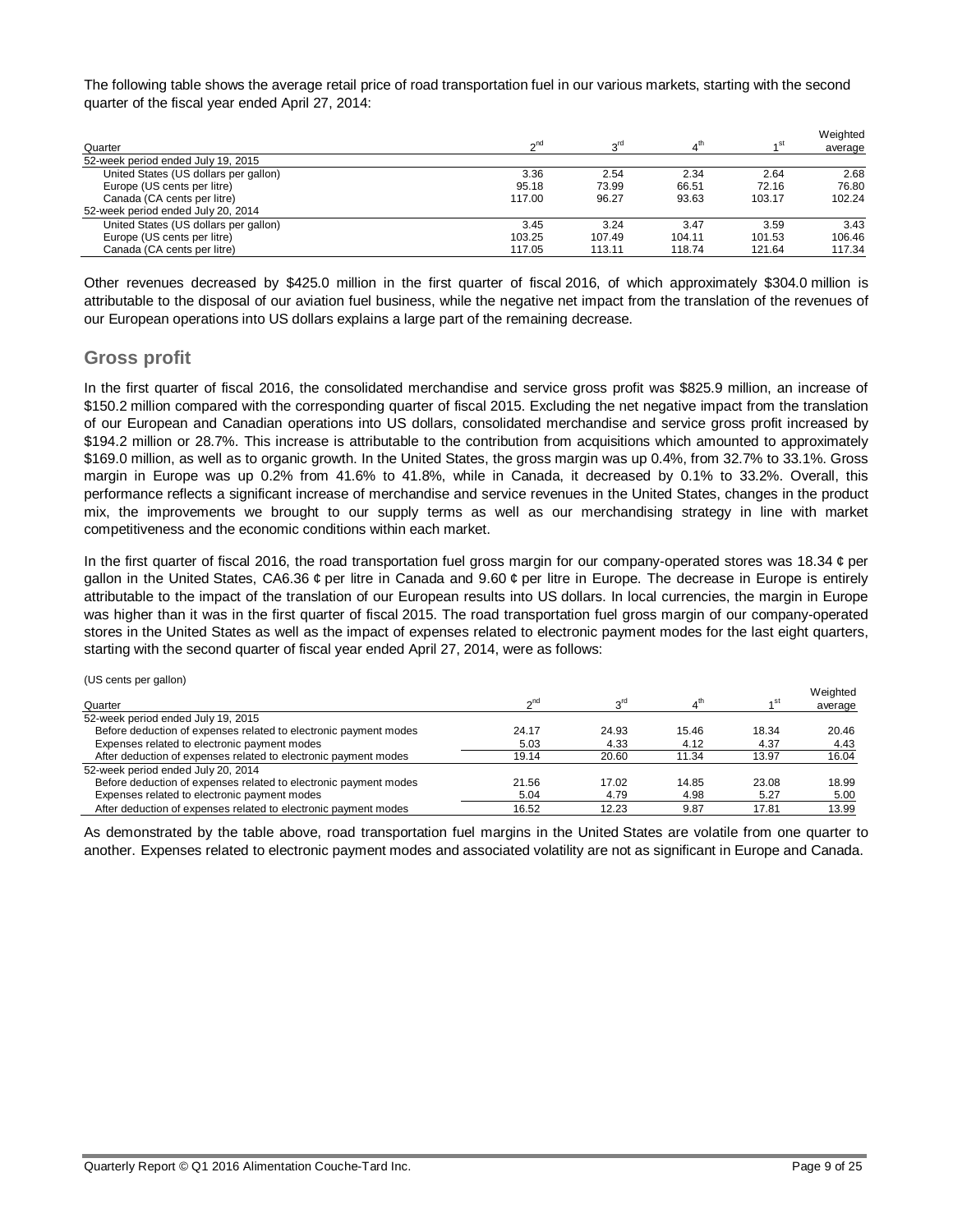# **Operating, selling, administrative and general expenses**

For the first quarter of fiscal 2016, operating, selling, administrative and general expenses increased by 11.5% compared with the first quarter of fiscal 2015 but increased by only 0.7% if we exclude certain items, as demonstrated by the following table:

|                                                                     | 12-week period ended<br>July 19, 2015 |
|---------------------------------------------------------------------|---------------------------------------|
| Total variance as reported                                          | 11.5%                                 |
| Subtract:                                                           |                                       |
| Increase from incremental expenses related to acquisitions          | 22.3%                                 |
| Decrease from the net impact of foreign exchange translation        | $(8.5\%)$                             |
| Decrease from divestment of the aviation fuel business              | $(2.2\%)$                             |
| Decrease from lower electronic payment fees, excluding acquisitions | (0.9%                                 |
| Acquisition costs recognized to earnings of fiscal 2016             | 0.1%                                  |
| Remaining variance                                                  | 0.7%                                  |

The remaining variance is mainly due to normal inflation as well as to the higher expenses needed to support our strong organic growth. We continue to favor tight control of our costs throughout the organization, while ensuring we maintain the quality of service we offer our customers.

# **Earnings before interests, taxes, depreciation, amortization and impairment (EBITDA) and adjusted EBITDA**

During the first quarter of fiscal 2016, EBITDA increased by 10.0% compared with the same quarter last year, reaching \$546.6 million.

Excluding the negative goodwill from the first quarter of fiscal 2015, the first quarter of fiscal 2016 adjusted EBITDA increased by \$50.4 million or 10.2% compared with the corresponding period of the previous fiscal year. Net of acquisition costs recorded to earnings, acquisitions contributed approximately \$64.0 million to adjusted EBITDA, while the variation in exchange rates had a net negative impact of approximately \$41.0 million.

It should be noted that EBITDA and adjusted EBITDA are not performance measures defined by IFRS, but we, as well as investors and analysts, use these measures to evaluate the Corporation's financial and operating performance. Note that our definition of these measures may differ from the one used by other public corporations:

|                                                                                      | 12-week period ended |               |  |
|--------------------------------------------------------------------------------------|----------------------|---------------|--|
| (in millions of US dollars)                                                          | July 19, 2015        | July 20, 2014 |  |
| Net earnings, as reported                                                            | 304.0                | 269.5         |  |
| Add:                                                                                 |                      |               |  |
| Income taxes                                                                         | 93.1                 | 70.5          |  |
| Net financial expenses                                                               | 17.5                 | 30.0          |  |
| Depreciation, amortization and impairment of property and equipment and other assets | 132.0                | 126.7         |  |
| <b>EBITDA</b>                                                                        | 546.6                | 496.7         |  |
| Remove:                                                                              |                      |               |  |
| Negative goodwill                                                                    |                      | (0.5)         |  |
| <b>Adjusted EBITDA</b>                                                               | 546.6                | 496.2         |  |

# **Depreciation, amortization and impairment of property and equipment and other assets**

For the first quarter of fiscal 2016, depreciation, amortization and impairment expenses increased due to investments made through acquisitions, replacement of equipment, addition of new stores and ongoing improvement of our network, partially offset by the net impact of the translation of our European and Canadian operations into US dollars.

# **Net financial expenses**

The first quarter of fiscal 2016 shows net financial expenses of \$17.5 million, a decrease of \$12.5 million compared to the first quarter of fiscal 2015. Excluding the net foreign exchange gain of \$6.8 million and the net foreign exchange loss of \$8.7 million recorded respectively in the first quarter of fiscal 2016 and in the first quarter of fiscal 2015, net financial expenses increased by \$3.0 million. This increase is mainly attributable to the rise in our long term debt in connection with the financing of The Pantry acquisition and the assumption of its obligations under finance lease, partly offset by the decrease in our average debt balance following repayments made on our revolving and acquisition facilities during fiscal 2015. The net foreign exchange gain of \$6.8 million is mainly due to the impact of foreign exchange variations on certain cash balances.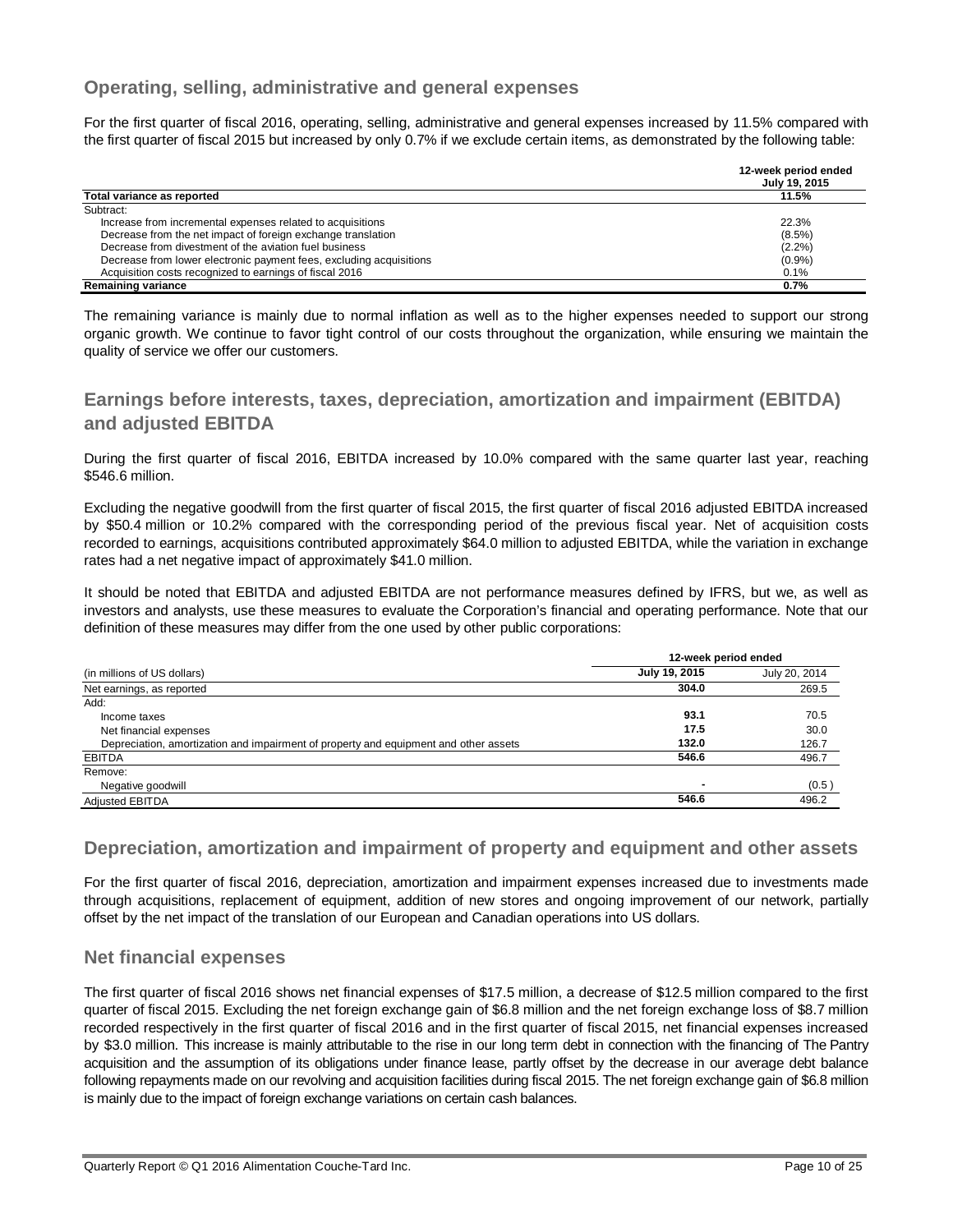#### **Income taxes**

The first quarter of fiscal 2016 shows an income tax rate of 23.4%, compared with an income tax rate of 24.7% for fiscal 2015 and 20.7% for the corresponding quarter of the previous year. The tax increase compared with the corresponding quarter of last year was mainly driven by the impact of the higher proportion of our taxable income coming from the United States, where we have our highest statutory tax rate, mainly as a consequence of the acquisition of The Pantry.

## **Net earnings**

We closed the first quarter of fiscal 2016 with net earnings of \$304.0 million, compared with \$269.5 million for the first quarter of the previous fiscal year. Diluted net earnings per share stood at \$0.53, compared with \$0.47 the previous year. The translation of revenues and expenses from our Canadian and European operations into US dollars had a net negative impact of approximately \$26.0 million before income taxes on net earnings this quarter.

Excluding the net foreign exchange gain and acquisition costs from net earnings for the first quarter of fiscal 2016, and excluding the net foreign exchange loss, negative goodwill and acquisition costs from the net earnings for the first quarter of fiscal 2015, this quarter's net earnings would have been approximately \$299.0 million, compared with \$276.0 million in the comparable quarter of the previous year, an increase of \$23.0 million or 8.3%. Adjusted diluted net earnings per share would remain unchanged at \$0.53 for the first quarter of fiscal 2016 compared with \$0.48 for the corresponding period of fiscal 2015, an increase of 10.4%.

The table below reconciles adjusted net earnings to reported net earnings:

|                                            |               | 12-week period ended |  |  |
|--------------------------------------------|---------------|----------------------|--|--|
| (in millions of US dollars)                | July 19, 2015 | July 20, 2014        |  |  |
| Net earnings, as reported                  | 304.0         | 269.5                |  |  |
| Remove:                                    |               |                      |  |  |
| Net foreign exchange gain (loss)           | 6.8           | (8.7)                |  |  |
| <b>Acquisition costs</b>                   | (0.5)         | (0.2)                |  |  |
| Negative goodwill                          |               | 0.5                  |  |  |
| Tax impact of the items above and rounding | (1.3)         | 1.9                  |  |  |
| Adjusted net earnings                      | 299.0         | 276.0                |  |  |

# **Financial Position as at July 19, 2015**

As shown by our indebtedness ratios included in the "Summary analysis of consolidated results for the first quarter of fiscal 2016" section and our net cash provided by operating activities, our financial position is excellent.

Our total consolidated assets amounted to \$11.2 billion as at July 19, 2015, an increase of \$319.9 million over the balance as at April 26, 2015. This increase stems primarily from higher cash and cash equivalents. There were no other significant balance sheet variations compared to the fiscal year ended April 26, 2015.

During the 52-week period ended on July 19, 2015, we recorded a solid return on capital employed of 15.9%<sup>1</sup>.

# **Shareholders' Equity**

Shareholders' equity amounted to \$4.2 billion as at July 19, 2015, up \$299.3 million compared with April 26, 2015, mainly reflecting net earnings and other comprehensive income for the first quarter of fiscal 2016, partly offset by dividends declared. For the 52-week period ended July 19, 2015, we recorded a solid return on equity of 23.8%<sup>2</sup>.

 $\overline{1}$ 1 This ratio is presented for information purposes only and represents a measure of performance used especially in financial circles. It represents the following calculation: earnings before income taxes and interests divided by average capital employed. Capital employed represents total assets less short-term liabilities not bearing interests. It does not have a standardized meaning prescribed by IFRS and therefore may not be comparable to similar measures presented by other public corporations. The ratio is presented on a pro forma basis<br>and it includes Couche-Tard's results for July 19, 2015, as adjusted to be in line with the Corporation's accounting policies. Given the size and the timing of the transaction, we have not completed the fair value assessment of the assets acquired, the liabilities assumed and the goodwill for this transaction. Consequently, the pro forma ratio has not been adjusted for fair value adjustments.

<sup>2</sup> This ratio is presented for information purposes only and represents a measure of performance used especially in financial circles. It represents the following calculation: net earnings divided by average equity. It does not have a standardized meaning prescribed by IFRS and therefore may not be comparable to similar measures presented by other public<br>corporations. The ratio is presented on a pro forma ba Pantry's results for the 52-week period ended July 19, 2015, as adjusted to be in line with the Corporation's accounting policies. Given the size and the timing of the transaction, we have not completed the fair value assessment of the assets acquired, the liabilities assumed and the goodwill for this transaction. Consequently, the pro forma ratio has not been adjusted for fair value adjustments.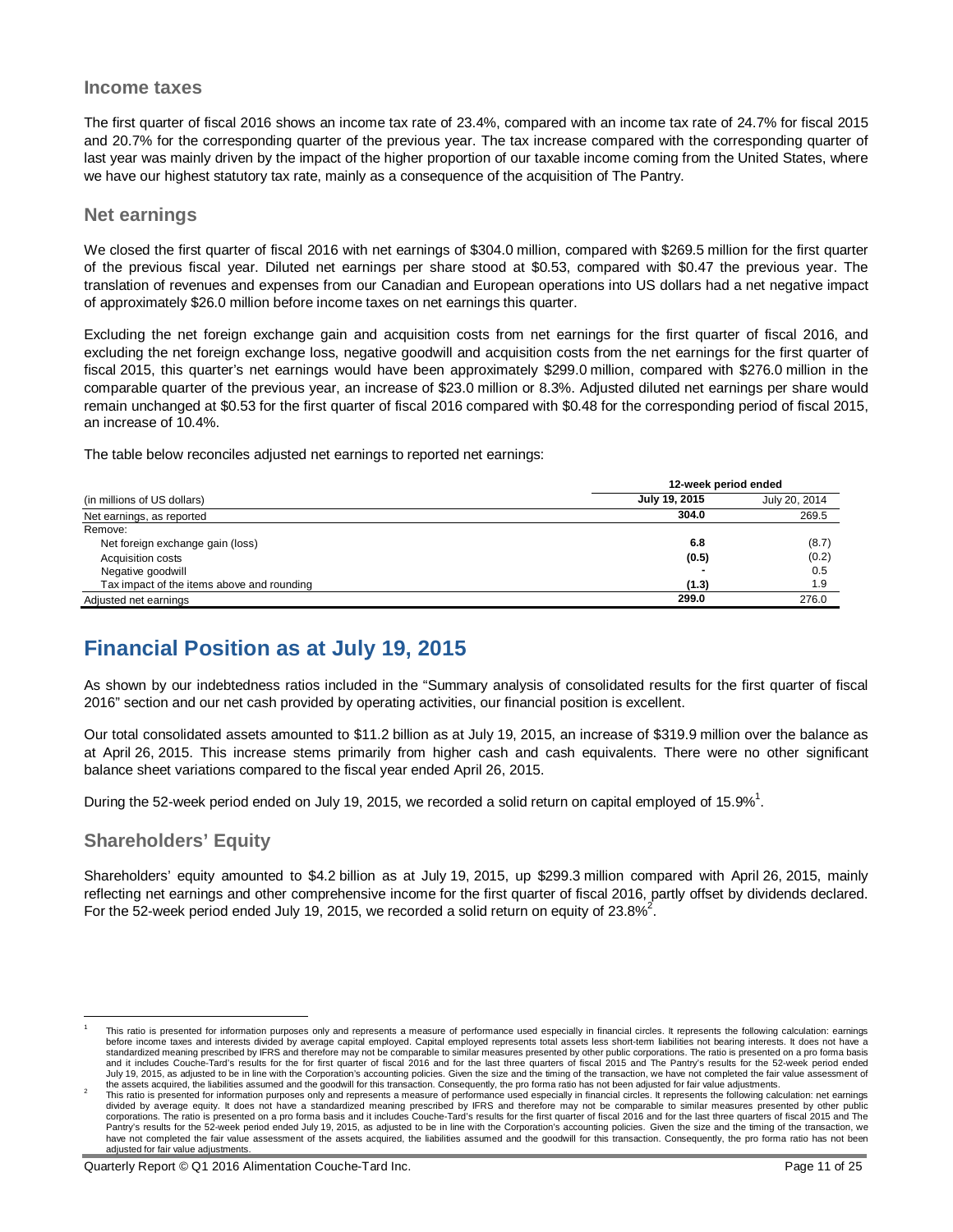# **Liquidity and Capital Resources**

Our sources of liquidity remain unchanged compared with the fiscal year ended April 26, 2015. For further information, please refer to our 2015 Annual Report. With respect to our capital expenditures and acquisitions of the first quarter of fiscal 2016, they were financed using available cash. We expect that cash generated from operations together with borrowings available under our revolving unsecured credit facilities will be adequate to meet our liquidity needs in the foreseeable future.

Our revolving credit facilities are detailed as follow:

*US dollar term revolving unsecured operating credit D, maturing in December 2018 ("operating credit D")*

Credit agreement consisting of a revolving unsecured facility of a maximum amount of \$2,525.0 million, maturing in December 2018. As at July 19, 2015, \$1,250.1 million of our operating credit D had been used. As at the same date, the effective interest rate was 1.09% and standby letters of credit in the amount of CA\$2.2 million and \$54.6 million were outstanding.

*Term revolving unsecured operating credit E, maturing in December 2016 ("operating credit E")*

Credit agreement consisting of an initial maximum amount of \$50.0 million with an initial term of 50 months. The credit facility is available in the form of a revolving unsecured operating credit, available in US dollars. The amounts borrowed bear interest at variable rates based on the US base rate or the LIBOR rate plus a variable margin. As at July 19, 2015, operating credit E was unused.

#### *Available liquidities*

As at July 19, 2015, a total of approximately \$1.3 billion were available under our revolving unsecured credit facilities and we were in compliance with the restrictive covenants and ratios imposed by the credit agreements at that date. Thus, at the same date, we had access to approximately \$2.1 billion through our available cash and revolving unsecured operating credit facilities.

# **Selected Consolidated Cash Flow Information**

|                                                                                           | 12-week periods ended   |                  |           |
|-------------------------------------------------------------------------------------------|-------------------------|------------------|-----------|
| (In millions of US dollars)                                                               | <b>July 19,</b><br>2015 | July 20,<br>2014 | Variation |
| <b>Operating activities</b>                                                               |                         |                  |           |
| Net cash provided by operating activities                                                 | 400.1                   | 351.3            | 48.8      |
| <b>Investing activities</b>                                                               |                         |                  |           |
| Business acquisitions                                                                     | (87.0)                  | (31.8)           | (55.2)    |
| Purchase of property and equipment and other assets, net of proceeds from the disposal of |                         |                  |           |
| property and equipment and other assets                                                   | (65.8)                  | (54.3)           | (11.5)    |
| Other                                                                                     | (0.6)                   | (0.3)            | (0.3)     |
| Net cash used in investing activities                                                     | (153.4)                 | (86.4)           | (67.0)    |
| <b>Financing activities</b>                                                               |                         |                  |           |
| Net (decrease) increase in US dollar denominated term revolving unsecured operating       |                         |                  |           |
| credit                                                                                    | (587.1)                 | 180.0            | (772.8)   |
| Issuance of Canadian dollar denominated senior unsecured notes, net of financing costs    | 568.6                   |                  | 568.6     |
| Repayment of the acquisition facility                                                     |                         | (360.0)          | 360.0     |
| Net decrease in other debt                                                                | (4.8)                   | (5.0)            | 5.9       |
| Net cash used in financing activities                                                     | (23.3)                  | (185.0)          | 161.7     |
| <b>Credit ratings</b>                                                                     |                         |                  |           |
| Standard and Poor's - Corporate credit rating                                             | <b>BBB</b>              | BBB-             |           |
| Moody's - Senior unsecured notes credit rating                                            | Baa2                    | Baa2             |           |

# **Operating activities**

During the first quarter of fiscal 2016, net cash from our operations reached \$400.1 million, up \$48.8 million compared with the first quarter of fiscal year 2015, mainly due to higher net earnings.

## **Investing activities**

During the first quarter of fiscal 2016, investing activities were primarily for acquisitions for an amount of \$87.0 million and for net investments in property and equipment and other assets which amounted to \$65.8 million. Net investments in property and equipment and other assets were primarily for the replacement of equipment in some of our stores in order to enhance our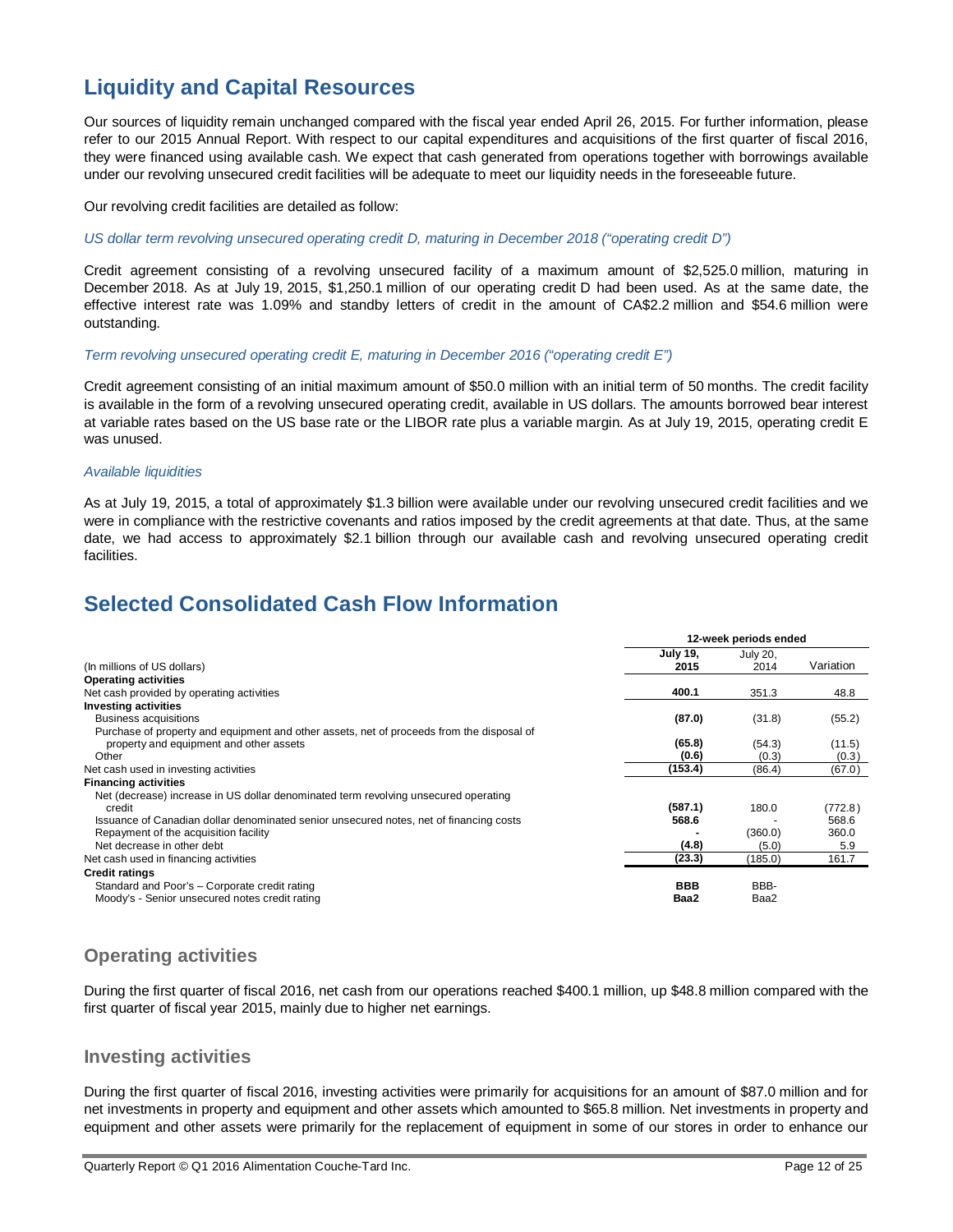offering of products and services, the addition of new stores, the ongoing improvement of our network as well as for information technology.

# **Financing activities**

During the first quarter of fiscal 2016, we repaid an amount of \$587.1 million under our operating credit D using the net proceeds of \$568.6 million from the issuance of Canadian dollar denominated senior unsecured notes and our available cash.

# **Contractual Obligations and Commercial Commitments**

There were no major changes with respect to our contractual obligations and commercial commitments during the 12-week period ended July 19, 2015. For more information, please refer to our 2015 Annual Report.

# **Selected Quarterly Financial Information**

The Corporation's 52-week reporting cycle is divided into quarters of 12 weeks each except for the third quarter, which comprises 16 weeks. When a fiscal year, such as fiscal 2012, contains 53 weeks, the fourth quarter comprises 13 weeks. The following is a summary of selected consolidated financial information derived from the Corporation's interim consolidated financial statements for each of the eight most recently completed quarters.

| (In millions of US dollars except for per share data)                                                           | 12-week<br>period ended<br>July 19, 2015 | 52-week period ended April 26, 2015 |                 |                 |          | Extract from 52-week period ended<br>April 27, 2014 |                 |                 |
|-----------------------------------------------------------------------------------------------------------------|------------------------------------------|-------------------------------------|-----------------|-----------------|----------|-----------------------------------------------------|-----------------|-----------------|
| Quarter                                                                                                         | ⊿st                                      |                                     | $3^{\text{rd}}$ | 2 <sup>nd</sup> |          |                                                     | 3 <sup>rd</sup> | 2 <sup>nd</sup> |
| Weeks                                                                                                           | 12 weeks                                 | 12 weeks                            | 16 weeks        | 12 weeks        | 12 weeks | 12 weeks                                            | 16 weeks        | 12 weeks        |
| <b>Revenues</b>                                                                                                 | 8.979.6                                  | 7.285.5                             | 9,107.8         | 8,946.3         | 9,190.3  | 8.954.1                                             | 11.094.6        | 9,011.0         |
| Operating income before depreciation, amortization and<br>impairment of property and equipment and other assets | 540.1                                    | 314.7                               | 536.8           | 510.0           | 492.0    | 296.3                                               | 420.5           | 457.3           |
| Depreciation, amortization and impairment of property and<br>equipment and other assets                         | 132.0                                    | 128.6                               | 152.4           | 122.7           | 126.7    | 142.0                                               | 186.0           | 129.3           |
| Operating income                                                                                                | 408.1                                    | 186.1                               | 384.4           | 387.3           | 365.3    | 154.3                                               | 234.5           | 328.0           |
| Share of earnings of joint ventures and associated companies<br>accounted for using the equity method           | 6.5                                      | 4.4                                 | 7.7             | 5.1             | 4.7      | 3.9                                                 | 4.6             | 5.5             |
| Net financial expenses                                                                                          | 17.5                                     | 15.6                                | 41.2            | 18.6            | 30.0     | 26.9                                                | 21.8            | 50.2            |
| Net earnings                                                                                                    | 304.0                                    | 129.5                               | 248.1           | 286.4           | 269.5    | 145.1                                               | 182.3           | 229.8           |
| Net earnings per share                                                                                          |                                          |                                     |                 |                 |          |                                                     |                 |                 |
| Basic                                                                                                           | \$0.54                                   | \$0.23                              | \$0.44          | \$0.51          | \$0.48   | \$0.26                                              | \$0.32          | \$0.41          |
| <b>Diluted</b>                                                                                                  | \$0.53                                   | \$0.23                              | \$0.44          | \$0.50          | \$0.47   | \$0.25                                              | \$0.32          | \$0.40          |

The volatility of road transportation fuel gross margin, mostly in the United States, and seasonality both have an impact on the variability of our quarterly net earnings. With that said, the majority of our operating income is derived from merchandise and service sales.

# **Outlook**

For the remainder of fiscal 2016, we look forward to continuing our work on the integration of The Pantry stores into our network and to realizing associated synergies in addition to continuing our work around value creation in Europe. We will also continue working to improve and expand our network, including the construction of new stores and the relocation and reconstruction of existing stores. We also intend to maintain our ongoing focus on sales, supply terms and operating expenses while keeping an eye on growth opportunities that may be available in our various markets.

Similar to prior years, we will pay special attention to the reduction of our debt level in order to continue improving our financial flexibility and the quality of our credit rating, allowing us to be adequately positioned to realize potential acquisition opportunities.

Finally, in line with our business model, we intend to continue focusing on the sale of fresh products and on innovation, including the introduction of new products and services, in order to satisfy the needs of our customers.

September 1<sup>st</sup>, 2015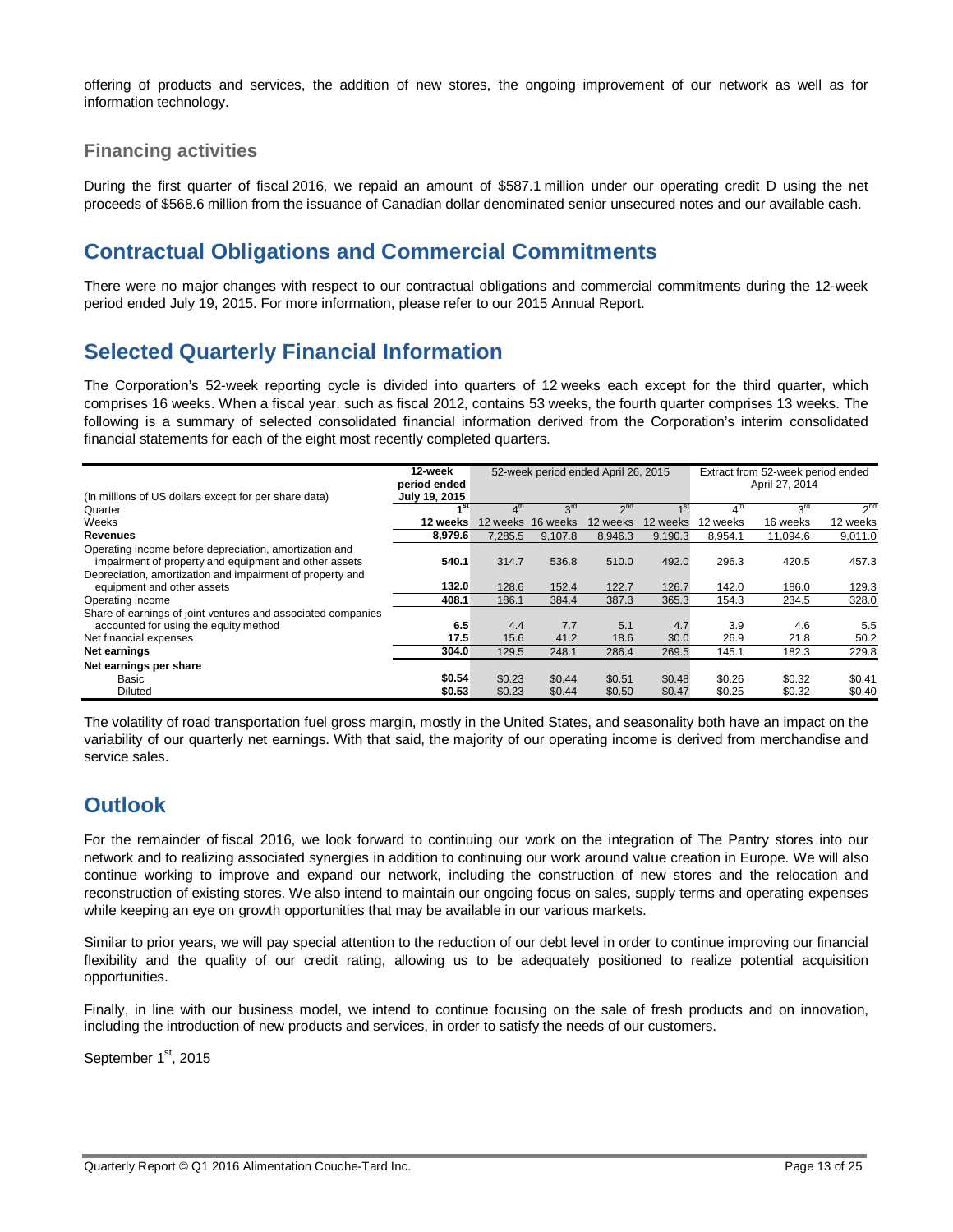## **CONSOLIDATED STATEMENTS OF EARNINGS**

(in millions of US dollars, except per share amounts, unaudited)

| For the 12-week periods ended                                              | <b>July 19,</b><br>2015 | <b>July 20,</b><br>2014 |
|----------------------------------------------------------------------------|-------------------------|-------------------------|
|                                                                            | \$                      | \$                      |
| <b>Revenues</b>                                                            | 8,979.6                 | 9,190.3                 |
| Cost of sales                                                              | 7,560.3                 | 7,910.6                 |
| <b>Gross profit</b>                                                        | 1,419.3                 | 1,279.7                 |
|                                                                            |                         | 788.2                   |
| Operating, selling, administrative and general expenses                    | 879.2                   |                         |
| Negative goodwill                                                          |                         | (0.5)                   |
| Depreciation, amortization and impairment of property and equipment,       |                         |                         |
| intangibles and other assets                                               | 132.0                   | 126.7                   |
|                                                                            | 1,011.2                 | 914.4                   |
| <b>Operating income</b>                                                    | 408.1                   | 365.3                   |
| Share of earnings of joint ventures and associated companies accounted for |                         |                         |
| using the equity method                                                    | 6.5                     | 4.7                     |
| <b>Financial expenses</b>                                                  | 26.0                    | 23.2                    |
| Financial revenues                                                         | (1.7)                   | (1.9)                   |
| Foreign exchange (gain) loss                                               | (6.8)                   | 8.7                     |
| <b>Net financial expenses</b>                                              | 17.5                    | 30.0                    |
| Earnings before income taxes                                               | 397.1                   | 340.0                   |
| Income taxes                                                               | 93.1                    | 70.5                    |
| <b>Net earnings</b>                                                        | 304.0                   | 269.5                   |
| Net earnings attributable to:                                              |                         |                         |
| Shareholders of the Corporation                                            | 303.8                   | 269.2                   |
| Non-controlling interest                                                   | 0.2                     | 0.3                     |
| Net earnings                                                               | 304.0                   | 269.5                   |
|                                                                            |                         |                         |
| Net earnings per share (Note 6)                                            |                         |                         |
| Basic                                                                      | 0.54                    | 0.48                    |
| <b>Diluted</b>                                                             | 0.53                    | 0.47                    |
| Weighted average number of shares – basic (in thousands)                   | 567,381                 | 565,756                 |
| Weighted average number of shares - diluted (in thousands)                 | 569,095                 | 568,504                 |
| Number of shares outstanding at end of period (in thousands)               | 567,405                 | 565,759                 |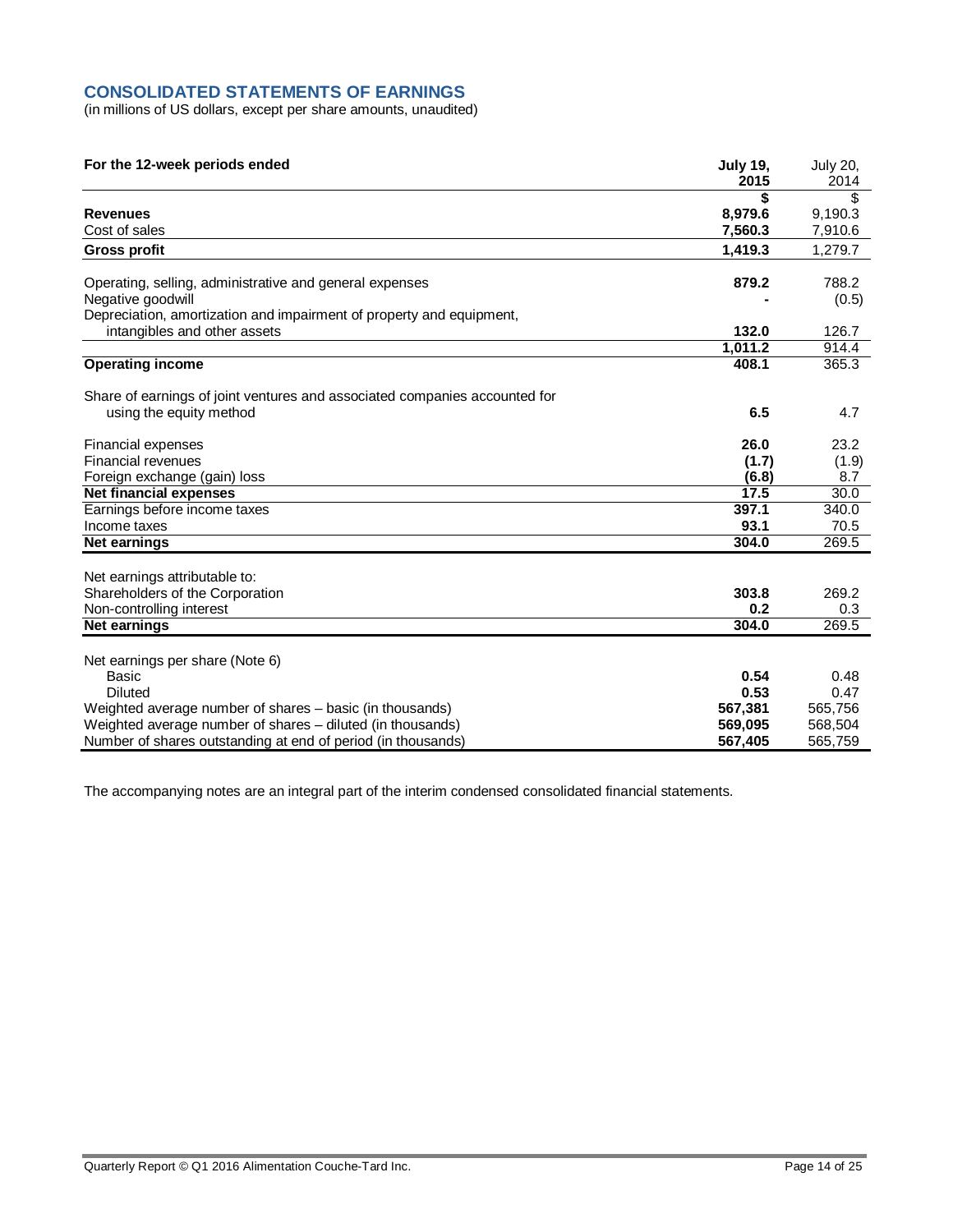## **CONSOLIDATED STATEMENTS OF COMPREHENSIVE INCOME**

(in millions of US dollars, unaudited)

| For the 12-week periods ended                                                   | <b>July 19,</b><br>2015 | <b>July 20,</b><br>2014 |
|---------------------------------------------------------------------------------|-------------------------|-------------------------|
|                                                                                 |                         | S                       |
| Net earnings                                                                    | 304.0                   | 269.5                   |
| Other comprehensive income                                                      |                         |                         |
| Items that may be reclassified subsequently to earnings                         |                         |                         |
| <b>Translation adjustments</b>                                                  |                         |                         |
| Changes in cumulative translation adjustments <sup>(1)</sup>                    | 71.0                    | (121.6)                 |
| Change in fair value of cross-currency interest rate swaps designated as        |                         |                         |
| a hedge of the Corporation's net investment in its US operations <sup>(2)</sup> | (80.4)                  | 17.9                    |
| Net interest on cross-currency interest rate swaps designated as a              |                         |                         |
| hedge of the Corporation's net investment in its US operations <sup>(3)</sup>   | (0.6)                   | 0.6                     |
| <b>Cash flow hedges</b>                                                         |                         |                         |
| Change in fair value of financial instruments <sup>(4)</sup>                    | 6.1                     | (0.3)                   |
| Gain realized on financial instruments reclassified to earnings <sup>(5)</sup>  | (5.1)                   | (0.2)                   |
| Items that will never be reclassified to earnings                               |                         |                         |
| Net actuarial gain <sup>(6)</sup>                                               | 27.6                    |                         |
| Other comprehensive income (loss)                                               | 18.6                    | (103.6)                 |
| <b>Comprehensive income</b>                                                     | 322.6                   | 165.9                   |
| Comprehensive income attributable to:                                           |                         |                         |
|                                                                                 | 322.4                   |                         |
| Shareholders of the Corporation                                                 |                         | 165.6                   |
| Non-controlling interest                                                        | 0.2                     | 0.3                     |
| <b>Comprehensive income</b>                                                     | 322.6                   | 165.9                   |

(1) For the 12-week period ended July 19, 2015, this amount includes a loss of \$79.0 (net of income taxes of \$12.5) arising from the translation of the US dollar denominated long-term debt designated as a foreign exchange hedge of the Corporation's net investment in its US operations.

(2) For the 12-week periods ended July 19, 2015 and July 20, 2014, these amounts are net of income taxes of \$0.3 and \$4.5, respectively.

(3) For the 12-week periods ended July 19, 2015 and July 20, 2014, these amounts are net of income taxes of \$0.2 and \$0.2, respectively.

(4) For the 12-week periods ended July 19, 2015 and July 20, 2014, these amounts are net of income taxes of \$2.6 and \$0.5, respectively.

(5) For the 12-week periods ended July 19, 2015 and July 20, 2014, these amounts are net of income taxes of \$1.8 and \$0.1, respectively.

(6) For the 12-week periods ended July 19, 2015, this amount is net of income taxes of \$9.5.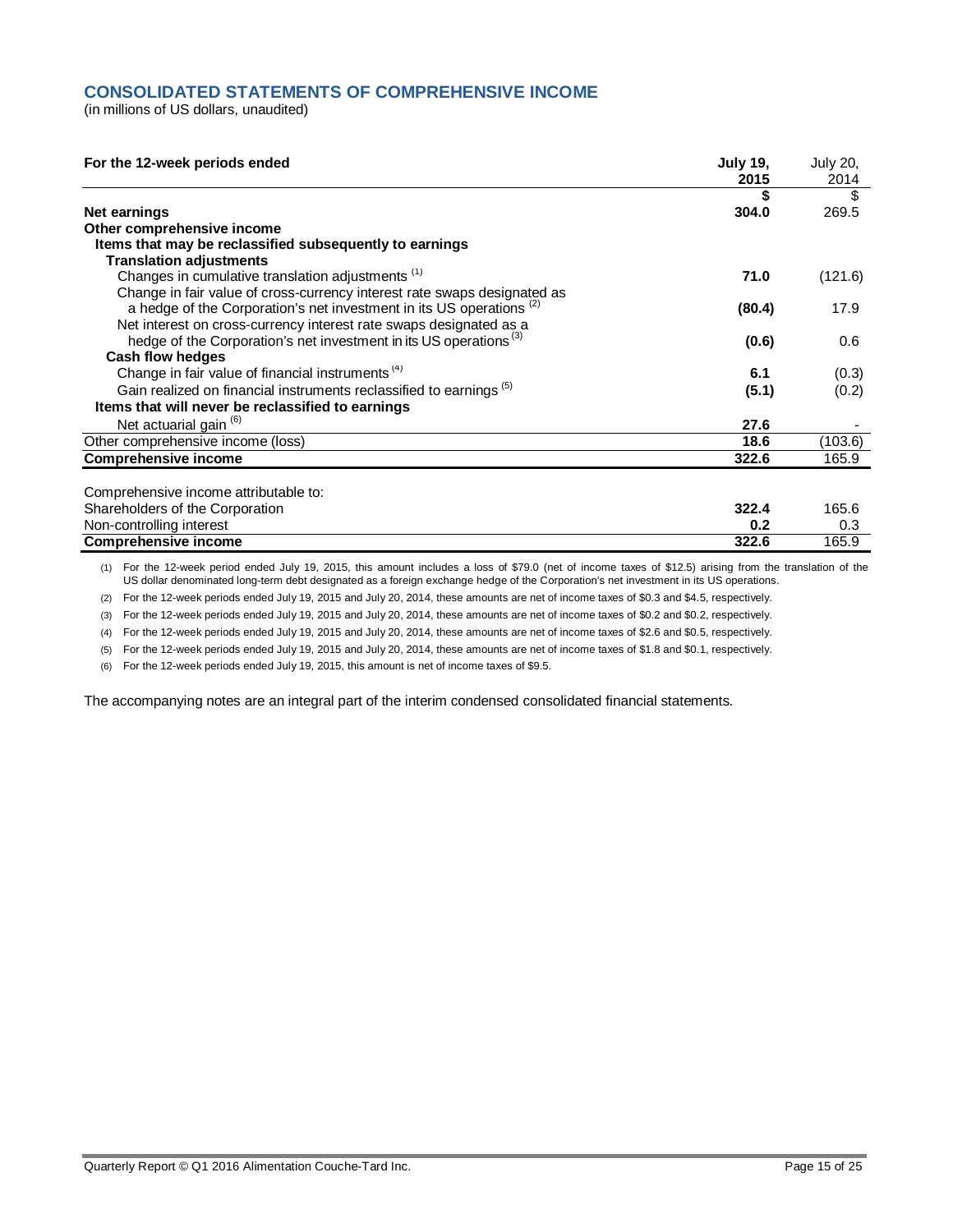## **CONSOLIDATED STATEMENTS OF CHANGES IN EQUITY**

(in millions of US dollars, unaudited)

| For the 12-week period ended                          |                |                                                     |                 |                                              |              |                     | July 19, 2015 |
|-------------------------------------------------------|----------------|-----------------------------------------------------|-----------------|----------------------------------------------|--------------|---------------------|---------------|
|                                                       |                | Attributable to the shareholders of the Corporation |                 |                                              |              |                     |               |
|                                                       | <b>Capital</b> | <b>Contributed</b>                                  | <b>Retained</b> | <b>Accumulated</b><br>other<br>comprehensive |              | Non-<br>controlling | Total         |
|                                                       | stock          | surplus                                             | earnings        | loss (Note 7)                                | <b>Total</b> | interest            | equity        |
|                                                       | S              | \$                                                  | S               | S                                            | S            | S                   |               |
| Balance, beginning of period<br>Comprehensive income: | 697.2          | 10.7                                                | 3,923.3         | (738.6)                                      | 3,892.6      | 13.9                | 3,906.5       |
| Net earnings                                          |                |                                                     | 303.8           |                                              | 303.8        | 0.2                 | 304.0         |
| Other comprehensive income                            |                |                                                     |                 | 18.6                                         | 18.6         |                     | 18.6          |
| Comprehensive income                                  |                |                                                     |                 |                                              | 322.4        | 0.2                 | 322.6         |
| Dividends declared                                    |                |                                                     | (23.7)          |                                              | (23.7)       |                     | (23.7)        |
| Stock option-based compensation<br>expense            |                | 0.6                                                 |                 |                                              | 0.6          |                     | 0.6           |
| Initial fair value of stock options                   |                |                                                     |                 |                                              |              |                     |               |
| exercised                                             | 0.1            | (0.1)                                               |                 |                                              |              |                     |               |
| Balance, end of period                                | 697.3          | 11.2                                                | 4,203.4         | (720.0)                                      | 4,191.9      | 14.1                | 4,206.0       |

For the 12-week period ended July 20, 2014

|                              |         | Attributable to the shareholders of the Corporation |          |                 |         |             |         |
|------------------------------|---------|-----------------------------------------------------|----------|-----------------|---------|-------------|---------|
|                              |         |                                                     |          | Accumulated     |         |             |         |
|                              |         |                                                     |          | other           |         | Non-        |         |
|                              | Capital | Contributed                                         | Retained | comprehensive   |         | controlling | Total   |
|                              | stock   | surplus                                             | earnings | income (Note 7) | Total   | interest    | equity  |
|                              |         | \$                                                  |          |                 | S       | S           |         |
| Balance, beginning of period | 686.5   | 11.6                                                | 3,077.4  | 186.9           | 3,962.4 | 14.2        | 3,976.6 |
| Comprehensive income:        |         |                                                     |          |                 |         |             |         |
| Net earnings                 |         |                                                     | 269.2    |                 | 269.2   | 0.3         | 269.5   |
| Other comprehensive loss     |         |                                                     |          | (103.6)         | (103.6) |             | (103.6) |
| Comprehensive income         |         |                                                     |          |                 | 165.6   | 0.3         | 165.9   |
| Dividends declared           |         |                                                     | (21.2)   |                 | (21.2)  |             | (21.2)  |
| Balance, end of period       | 686.5   | 11.6                                                | 3.325.4  | 83.3            | 4,106.8 | 14.5        | 4.121.3 |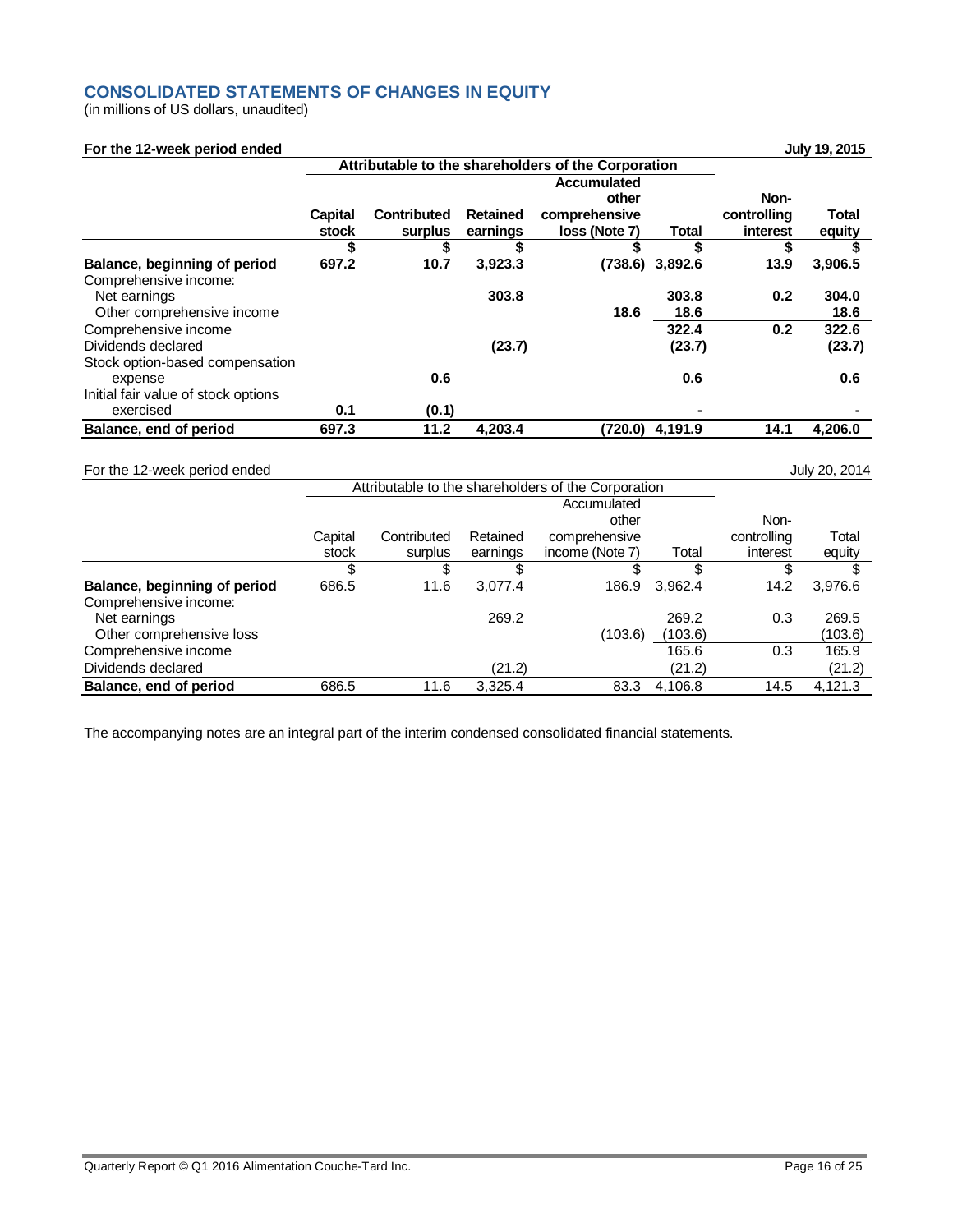## **CONSOLIDATED STATEMENTS OF CASH FLOWS**

(in millions of US dollars, unaudited)

| For the 12-week periods ended                                                                                                    | <b>July 19,</b><br>2015 | <b>July 20,</b><br>2014 |
|----------------------------------------------------------------------------------------------------------------------------------|-------------------------|-------------------------|
|                                                                                                                                  | \$                      | \$                      |
| <b>Operating activities</b>                                                                                                      |                         |                         |
| Net earnings                                                                                                                     | 304.0                   | 269.5                   |
| Adjustments to reconcile net earnings to net cash provided by operating activities                                               |                         |                         |
| Depreciation, amortization and impairment of property and equipment, intangible                                                  |                         |                         |
| and other assets, net of amortization of deferred credits                                                                        | 114.4                   | 99.9                    |
| Deferred income taxes                                                                                                            | (9.0)                   | (29.9)                  |
| Deferred credits                                                                                                                 | 4.0                     | 0.1                     |
| Share of earnings of joint ventures and associated companies accounted for using<br>the equity method, net of dividends received | (3.7)                   | (0.3)                   |
| Gain on disposal of property and equipment and other assets                                                                      | (2.2)                   | (2.5)                   |
| Negative goodwill                                                                                                                |                         | (0.5)                   |
| Other                                                                                                                            | 1.3                     | 2.5                     |
| Changes in non-cash working capital                                                                                              | (8.7)                   | 12.5                    |
| Net cash provided by operating activities                                                                                        | 400.1                   | 351.3                   |
|                                                                                                                                  |                         |                         |
| <b>Investing activities</b>                                                                                                      |                         |                         |
| Purchase of property and equipment, intangible assets and other assets                                                           | (88.1)                  | (71.1)                  |
| Business acquisitions (Note 2)                                                                                                   | (87.0)                  | (31.8)                  |
| Proceeds from disposal of property and equipment and other assets                                                                | 22.3                    | 16.8                    |
| Restricted cash                                                                                                                  | (0.6)                   | (0.3)                   |
| Net cash used in investing activities                                                                                            | (153.4)                 | (86.4)                  |
| <b>Financing activities</b>                                                                                                      |                         |                         |
|                                                                                                                                  |                         |                         |
| Net (decrease) increase in US dollar denominated term revolving unsecured operating<br>credit (Note 4)                           | (587.1)                 | 180.0                   |
| Issuance of Canadian dollar denominated senior unsecured notes, net of financing                                                 |                         |                         |
| costs (Note 4)                                                                                                                   | 568.6                   |                         |
| Repayment under the unsecured non-revolving acquisition credit facility                                                          |                         | (360.0)                 |
| Net decrease in other debt                                                                                                       | (4.8)                   | (5.0)                   |
| Net cash used in financing activities                                                                                            | (23.3)                  | (185.0)                 |
| Effect of exchange rate fluctuations on cash and cash equivalents                                                                | 25.2                    | 8.2                     |
| Net increase in cash and cash equivalents                                                                                        | 248.6                   | 88.1                    |
| Cash, cash equivalents and bank overdraft, beginning of period                                                                   | 575.8                   | 511.1                   |
| Cash and cash equivalents, end of period (including cash related to assets held                                                  |                         |                         |
| for sale)                                                                                                                        | 824.4                   | 599.2                   |
|                                                                                                                                  |                         |                         |
| <b>Supplemental information:</b>                                                                                                 |                         |                         |
| Interest paid                                                                                                                    | 19.4<br>4.2             | 19.0<br>5.5             |
| Interest and dividends received                                                                                                  |                         |                         |
| Income taxes paid                                                                                                                | 102.0                   | 52.9                    |
| Cash and cash equivalents components:                                                                                            | 714.4                   | 588.5                   |
| Cash and demand deposits<br>Liquid investments                                                                                   | 110.0                   | 10.7                    |
|                                                                                                                                  | 824.4                   | 599.2                   |
|                                                                                                                                  |                         |                         |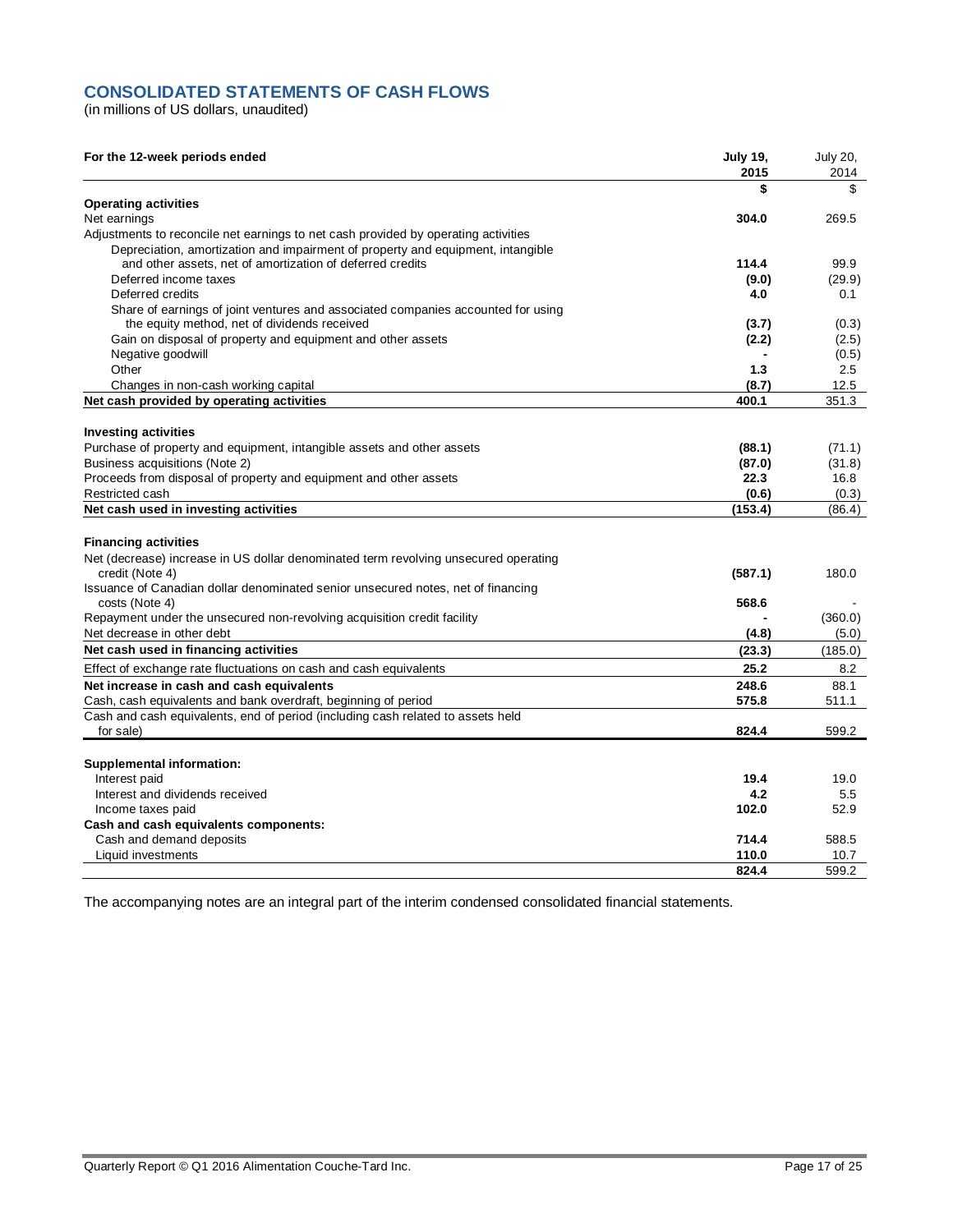# **CONSOLIDATED BALANCE SHEETS**

(in millions of US dollars, unaudited)

|                                                                                              | As at July 19,<br>2015 | As at April 26,<br>2015 |
|----------------------------------------------------------------------------------------------|------------------------|-------------------------|
|                                                                                              |                        | \$                      |
| <b>Assets</b>                                                                                |                        |                         |
| <b>Current assets</b>                                                                        |                        |                         |
| Cash and cash equivalents                                                                    | 818.9                  | 575.8                   |
| Restricted cash                                                                              | 2.7                    | 2.1                     |
| Accounts receivable                                                                          | 1,260.8                | 1,194.8                 |
| Inventories                                                                                  | 850.7                  | 859.6                   |
|                                                                                              | 50.3                   | 64.3                    |
| Prepaid expenses                                                                             |                        | 10.5                    |
| Income taxes receivable                                                                      | 70.7                   |                         |
| Assets held for sale (Note 3)                                                                |                        |                         |
|                                                                                              | 3,054.1                | 2,707.1                 |
| Property and equipment                                                                       | 5,298.3                | 5,328.5                 |
| Goodwill                                                                                     | 1,826.5                | 1,817.3                 |
| Intangible assets                                                                            | 600.4                  | 623.2                   |
| Other assets                                                                                 | 245.5                  | 222.2                   |
| Investment in joint ventures and associated companies                                        | 79.2                   | 75.6                    |
| Deferred income taxes                                                                        | 53.7                   | 63.9                    |
|                                                                                              | 11,157.7               | 10,837.8                |
| <b>Liabilities</b><br><b>Current liabilities</b><br>Accounts payable and accrued liabilities | 2,299.7                | 2,220.7                 |
| Provisions                                                                                   | 134.7                  | 135.6                   |
| Income taxes payable                                                                         | 40.7                   | 37.4                    |
| Bank loans and current portion of long-term debt (Note 4)                                    | 21.6                   | 21.3                    |
| Liabilities associated with assets held for sale (Note 3)                                    | 23.7                   |                         |
|                                                                                              |                        |                         |
|                                                                                              | 2,520.4                | 2,415.0                 |
| Long-term debt (Note 4)                                                                      | 2,950.6                | 3,053.3                 |
| Provisions                                                                                   | 409.7                  | 417.9                   |
| Pension benefit liability                                                                    | 109.2                  | 126.6                   |
| Other financial liabilities (Note 5)                                                         | 230.5                  | 161.6                   |
| Deferred credits and other liabilities                                                       | 195.4                  | 214.6                   |
| Deferred income taxes                                                                        | 535.9                  | 542.3                   |
|                                                                                              | 6,951.7                | 6,931.3                 |
| <b>Equity</b>                                                                                |                        |                         |
| Capital stock (Note 8)                                                                       | 697.3                  | 697.2                   |
| Contributed surplus                                                                          | 11.2                   | 10.7                    |
| Retained earnings                                                                            | 4,203.4                | 3,923.3                 |
| Accumulated other comprehensive loss (Note 7)                                                | (720.0)                | (738.6)                 |
| Equity attributable to shareholders of the Corporation                                       | 4,191.9                | 3,892.6                 |
| Non-controlling interest                                                                     | 14.1                   | 13.9                    |
|                                                                                              | 4,206.0                | 3,906.5                 |
|                                                                                              | 11,157.7               | 10,837.8                |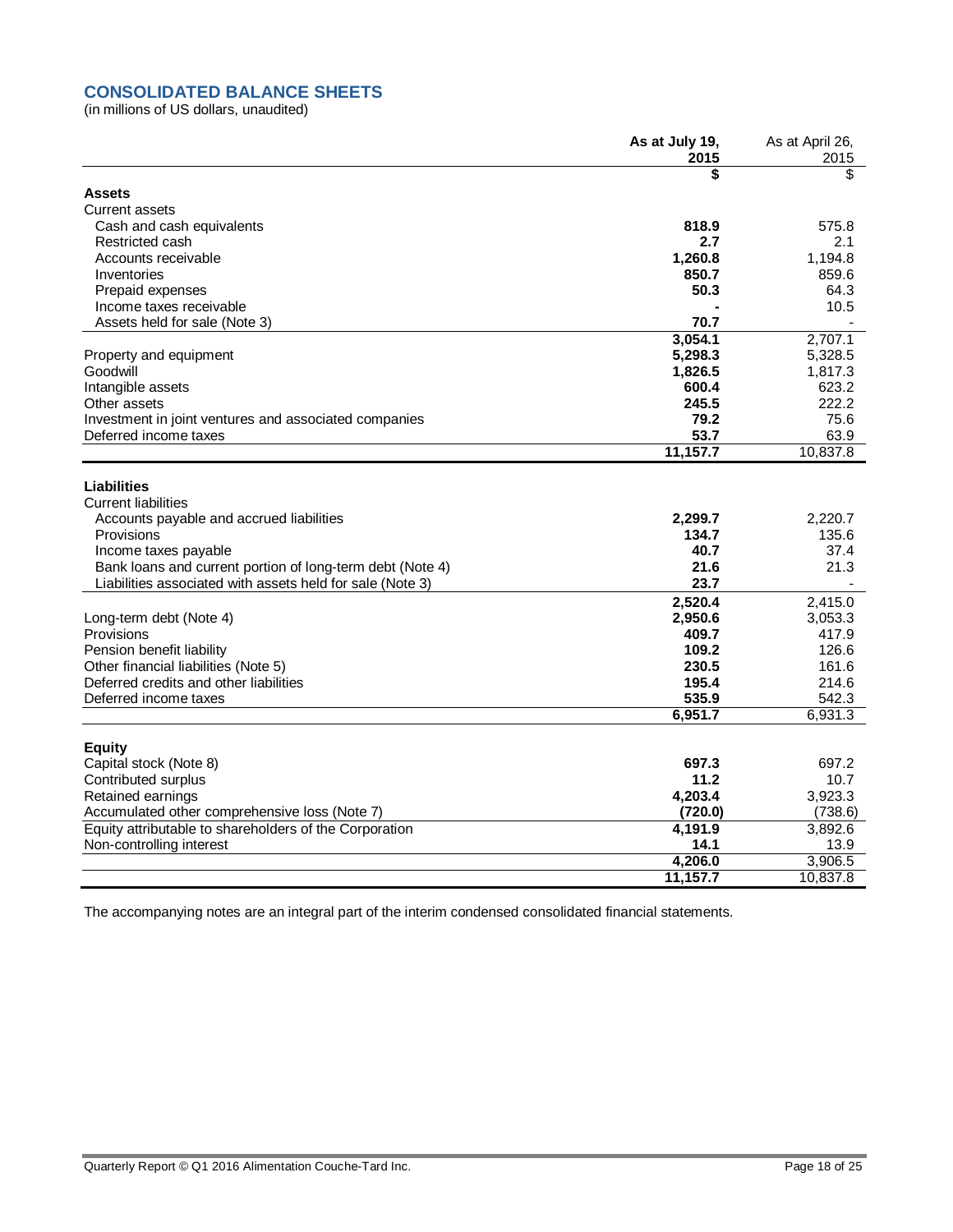(in millions of US dollars unless otherwise noted, except per share amounts, unaudited)

#### **1. CONSOLIDATED FINANCIAL STATEMENTS PRESENTATION**

The unaudited interim condensed consolidated financial statements (the "interim financial statements") have been prepared by the Corporation in accordance with generally accepted accounting principles in Canada as set out in Part I of the Chartered Professional Accountants of Canada (CPA Canada) Handbook – Accounting, which incorporates International Financial Reporting Standards ("IFRS"), as issued by the International Accounting Standards Board ("IASB") applicable to the preparation of interim financial statements, including International Accounting Standard ("IAS") 34 "Interim Financial Reporting".

The interim financial statements were prepared in accordance with the same accounting policies and methods as the audited annual consolidated financial statements for the year ended April 26, 2015. The interim financial statements do not include all the information required for complete financial statements and should be read in conjunction with the audited annual consolidated financial statements and notes thereto in the Corporation's 2015 Annual Report. The results of operations for the interim periods presented do not necessarily reflect results expected for the full fiscal year. The Corporation's business follows a seasonal pattern. The busiest period is the first half-year of each fiscal year, which includes summer's sales.

On September 1<sup>st</sup>, 2015, the Corporation's interim financial statements were approved by the Board of Directors who also approved their publication.

#### **Comparative figures**

Certain comparative figures of the consolidated financial statements have been reclassified to comply with the presentation adopted in the fiscal year ended April 26, 2015. Direct car wash expenses were previously recorded as a reduction of revenue or as operating, selling, administrative and general expenses. This is no longer the case and car wash revenue is now presented at its gross amount and all direct expenses are recorded in cost of sales. For the 12-week period ended July 20, 2014, this change resulted in an increase in revenue of \$1.1, a decrease in gross profit of \$0.6 and a decrease in operating, selling, administrative and general expenses of \$0.6.

#### **2. BUSINESS ACQUISITIONS**

- On June 2, 2015, the Corporation acquired from Cinco J, Inc., Tiger Tote Food Stores, Inc., and their affiliates 21 company-operated stores in the US States of Texas, Mississippi and Louisiana. The Corporation owns the land and buildings for 18 sites and leases the land and owns the buildings for the remaining three sites. As part of this agreement, the Corporation also acquired 141 dealer fuel supply agreements, five development properties and customer relations with 93 dealer sites.
- During the 12-week period ended July 19, 2015, the Corporation also acquired five other stores through distinct transactions. The Corporation owns the land and buildings for three sites and leases these same assets for the remaining two.

For the 12-week period ended July 19, 2015, acquisition costs of \$0.5 in connection with these acquisitions and other unrealized acquisitions are included in Operating, selling, administrative and general expenses.

These acquisitions were settled for a total cash consideration of \$87.0. Since the Corporation has not yet completed its fair value assessment of the assets acquired, the liabilities assumed and goodwill for all transactions, the preliminary allocations of certain acquisitions are subject to adjustments to the fair value of the assets, liabilities and goodwill until the process is completed.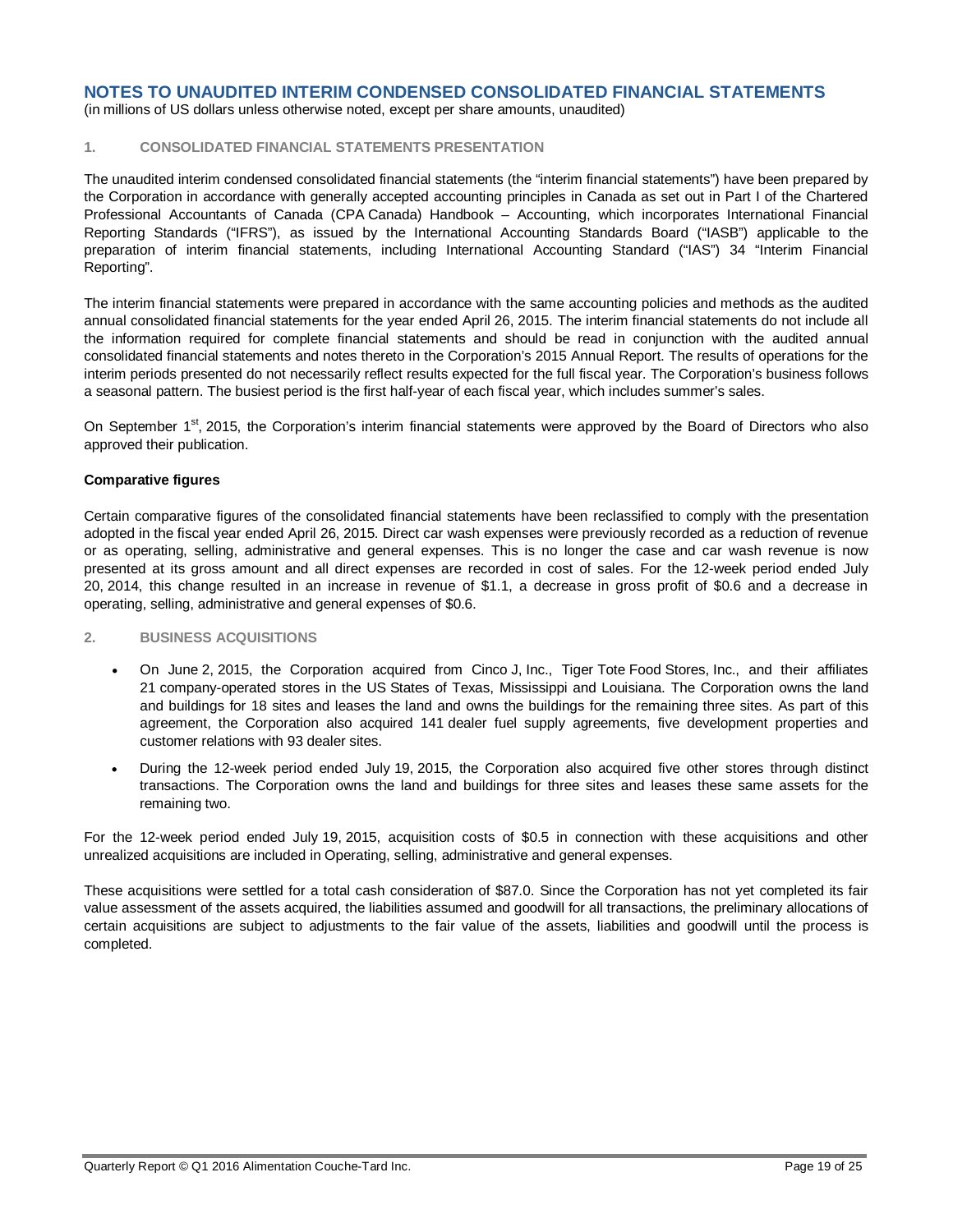(in millions of US dollars unless otherwise noted, except per share amounts, unaudited)

Purchase price allocations based on the estimated fair value on the date of acquisition and available information as at the date of publication of these consolidated financial statements is as follows:

|                                          | \$   |
|------------------------------------------|------|
| Tangible assets acquired                 |      |
| Inventories                              | 3.0  |
| Property and equipment                   | 48.5 |
| Other assets                             | 3.0  |
| Total tangible assets                    | 54.5 |
| Liabilities assumed                      |      |
| Accounts payable and accrued liabilities | 0.4  |
| Provisions                               | 0.5  |
| Deferred credits and other liabilities   | 4.5  |
| <b>Total liabilities</b>                 | 5.4  |
| Net tangible assets acquired             | 49.1 |
| Intangible assets                        | 10.9 |
| Goodwill                                 | 27.0 |
| Total cash consideration paid            | 87.0 |

The Corporation expects that none of the goodwill related to these transactions will be deductible for tax purposes.

These acquisitions were concluded in order to expand the Corporation's market share, to penetrate new markets and to increase its economies of scale. These acquisitions generated goodwill mainly due to the strategic location of stores acquired. Since the date of acquisition, revenues and net earnings from these stores amounted to \$41.7 and \$0.7, respectively. Considering the nature of these acquisitions, the available financial information does not allow for the accurate disclosure of pro-forma revenues and net earnings had the Corporation concluded these acquisitions at the beginning of its fiscal year.

#### **Acquisition of The Pantry Inc. ("The Pantry")**

On March 16, 2015, the Corporation acquired 100% of the outstanding shares of The Pantry through an all-cash transaction valued at \$36.75 per share. The Pantry operates over 1,500 convenience stores in 13 US states, the majority of which dispense road transportation fuel. The Corporation owns the land and buildings for 409 sites, leases the land and owns the buildings for 52 sites and leases these same assets for the remaining sites.

This acquisition was settled for a total cash consideration of \$850.7. Given the size and timing of the transaction, the Corporation has not yet completed its fair value assessment of the assets acquired, the liabilities assumed and the goodwill for this transaction. Consequently, the difference between the purchase price and the net book value related to this acquisition was included in goodwill in the preliminary purchase price allocation and the fair values of assets acquired and liabilities assumed will be adjusted before the end of fiscal year 2016.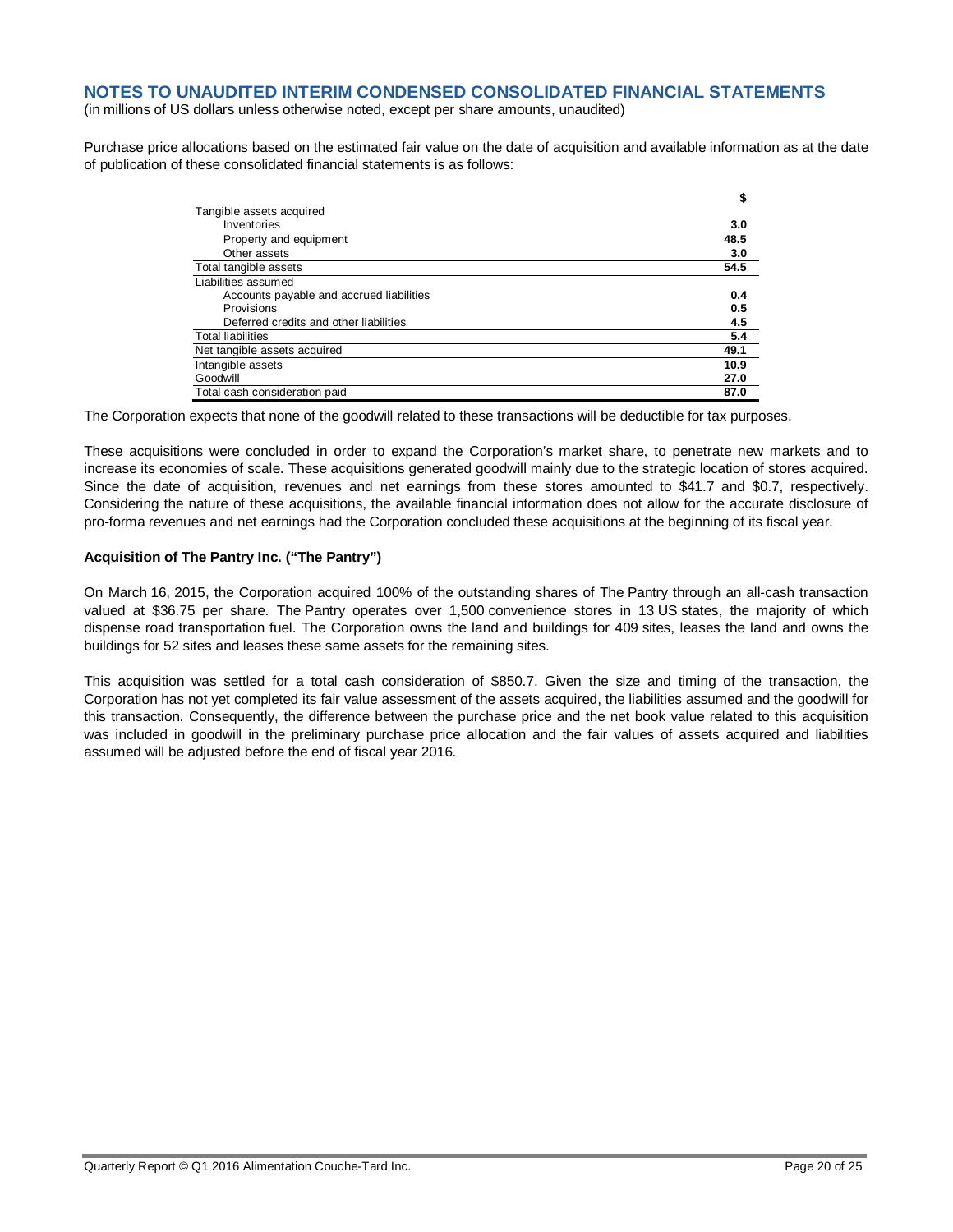(in millions of US dollars unless otherwise noted, except per share amounts, unaudited)

Purchase price allocation for The Pantry based on available information as at the date of authorisation of these consolidated financial statements is as follows:

|                                              | \$      |
|----------------------------------------------|---------|
| <b>Assets</b>                                |         |
| Current assets                               |         |
| Cash and cash equivalents                    | 93.8    |
| Accounts receivable                          | 60.9    |
| Inventories                                  | 135.7   |
| Prepaid expenses                             | 25.8    |
| Income taxes receivable                      | 0.4     |
|                                              | 316.6   |
| Property and equipment                       | 660.8   |
| Identifiable intangible assets               | 11.8    |
| Other assets                                 | 67.7    |
|                                              | 1,056.9 |
| <b>Liabilities</b>                           |         |
| <b>Current liabilities</b>                   |         |
| Accounts payable and accrued liabilities     | 219.7   |
| Provisions                                   | 22.5    |
| Current portion of finance lease obligations | 7.6     |
| Current portion of long-term debt            | 529.1   |
|                                              | 778.9   |
| Finance lease obligations                    | 97.6    |
| Provisions                                   | 116.2   |
| Other liabilities                            | 16.4    |
| Deferred income taxes                        | 44.8    |
|                                              | 1,053.9 |
| Net identifiable assets                      | 3.0     |
| Acquisition goodwill                         | 847.7   |
| Consideration paid in cash                   | 850.7   |
| Cash and cash equivalents acquired           | 93.8    |
| Net cash flow for the acquisition            | 756.9   |

The Corporation expects that none of the goodwill related to this transaction will be deductible for tax purposes.

This acquisition was concluded in order to expand the Corporation's market share, to penetrate new markets and to increase its economies of scale.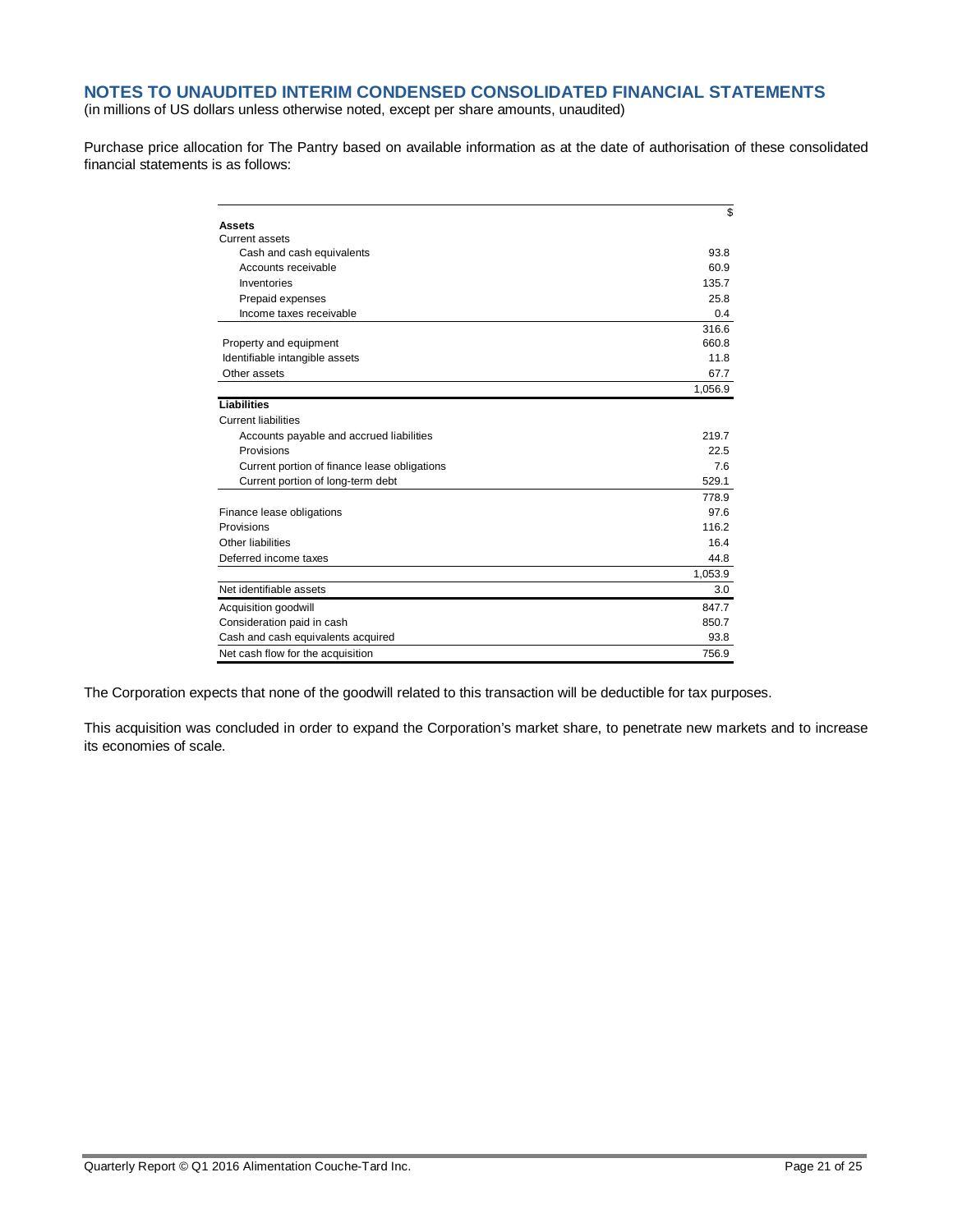(in millions of US dollars unless otherwise noted, except per share amounts, unaudited)

#### **3. ASSETS HELD FOR SALE**

As at July 19, 2015, the Corporation had taken the decision to sell its lubricants business and criteria for its classification as an asset held for sale had been met. The Corporation's lubricants business' contribution to each line of its consolidated balance sheet has been grouped under the lines "Assets held for sale" and "Liabilities associated with assets held for sale" as indicated below:

|                                                                                        | As at July, 19,<br>2015 |
|----------------------------------------------------------------------------------------|-------------------------|
|                                                                                        | \$                      |
| Assets held-for-sale                                                                   |                         |
| Current assets                                                                         |                         |
| Cash and cash equivalents                                                              | 5.5                     |
| Accounts receivable                                                                    | 28.9                    |
| Inventories                                                                            | 24.4                    |
| Prepaid expenses                                                                       | 0.1                     |
|                                                                                        | 58.9                    |
| Property and equipment                                                                 | 0.6                     |
| Intangible assets                                                                      | 8.1                     |
| Other assets                                                                           | 1.2                     |
| Deferred income taxes                                                                  | 1.9                     |
|                                                                                        | 70.7                    |
| Liabilities associated with assets held-for-sale                                       |                         |
| <b>Current liabilities</b>                                                             |                         |
| Accounts payable and accrued liabilities                                               | 17.3                    |
| Income taxes payable                                                                   | 0.4                     |
|                                                                                        | 17.7                    |
| Other liabilities                                                                      | 0.6                     |
| Deferred income taxes                                                                  | 5.4                     |
|                                                                                        | 23.7                    |
| Net assets held-for-sale                                                               | 47.0                    |
| Included in accumulated other comprehensive loss associated with assets held for sale: |                         |
| Cumulative translation adjustments                                                     | 1.6                     |

Subsequently to the end of the 12-week period ended July 19, 2015, the Corporation reached an agreement to sell its lubricants business. Refer to Note 11 for more details.

#### **4. BANK LOANS AND LONG-TERM DEBT**

|                                                                                                                                                                                   | As at July 19,<br>2015  | As at April 26,<br>2015 |
|-----------------------------------------------------------------------------------------------------------------------------------------------------------------------------------|-------------------------|-------------------------|
| US dollar denominated term revolving unsecured operating credit D, maturing in December 2018                                                                                      | 1.250.1                 | 1,837.2                 |
| Canadian dollar denominated senior unsecured notes maturing on various dates from November 2017 to<br>June 2025<br>NOK denominated floating rate bonds, maturing in February 2017 | 1.535.0<br>1.8          | 1.064.2<br>1.9          |
| NOK denominated fixed rate bonds, maturing in February 2019<br>Other debts, including finance leases, maturing at various dates                                                   | 1.6<br>183.7<br>2.972.2 | 169.6<br>3.074.6        |
| Bank loans and current portion of long-term debt                                                                                                                                  | 21.6<br>2.950.6         | 21.3<br>3.053.3         |

On June 2, 2015, the Corporation issued Canadian dollar denominated senior unsecured notes totaling CA\$ 700.0 with a coupon rate of 3.6% (effective rate of 3.6%) and maturing on June 2, 2025. Interest is payable semi-annually on June 2<sup>nd</sup> and December 2<sup>nd</sup> of each year. The Corporation used the net proceeds from the issuance to repay a portion of its term revolving unsecured operating credit D.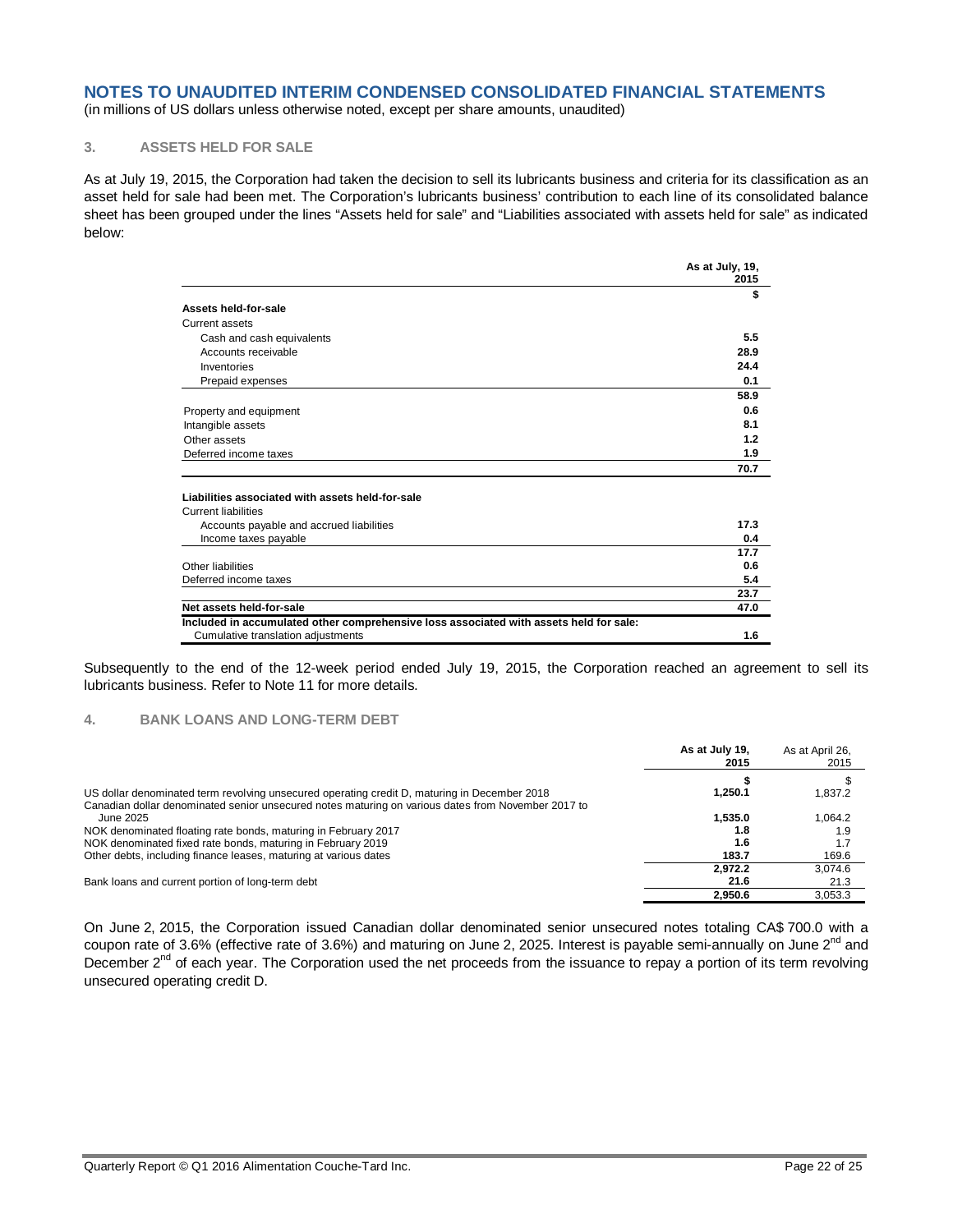(in millions of US dollars unless otherwise noted, except per share amounts, unaudited)

## **5. FINANCIAL LIABILITIES**

#### **Cross-currency swaps**

Between June 12, 2015 and June 19, 2015, in connection with the issuance of Canadian dollar denominated notes described in Note 4, the Corporation entered into cross-currency interest rate swap agreements for a total notional amount of CA\$700.0, allowing it to synthetically convert a portion of its Canadian dollar denominated debt into US dollars.

|                |                       |            | Fair value as at |              |
|----------------|-----------------------|------------|------------------|--------------|
| Receive - Rate | <b>Pay – Notional</b> | Pay – Rate | July 19, 2015    | Maturity     |
| 3.6%           | US\$142.2             | 3.8099%    | \$5.6            | June 2, 2025 |
| $3.6\%$        | US\$142.7             | 3.8650%    | \$6.6            | June 2, 2025 |
| 3.6%           | US\$81.2              | 3.8540%    | \$3.6            | June 2, 2025 |
| 3.6%           | US\$81.2              | 3.8700%    | \$3.4            | June 2, 2025 |
| 3.6%           | US\$81.2              | 3.8570%    | \$3.4            | June 2, 2025 |
| 3.6%           | US\$41.3              | 3.8230%    | \$2.4            | June 2, 2025 |
|                |                       |            |                  |              |

The Corporation is exposed to fair value risk with regards to these cross-currency swap agreements. The cross-currency interest rate swap agreements were designated as a foreign exchange hedge of the Corporation's net investment in its US operations.

#### **6. NET EARNINGS PER SHARE**

The following table presents the information for the computation of basic and diluted net earnings per share:

|                                                                  |                                                                                                            | 12-week period<br>ended July 19, 2015 |        | 12-week period<br>ended July 20, 2014                                                               |         |        |  |
|------------------------------------------------------------------|------------------------------------------------------------------------------------------------------------|---------------------------------------|--------|-----------------------------------------------------------------------------------------------------|---------|--------|--|
|                                                                  | <b>Weighted average</b><br>number of shares<br>Net earnings<br>Net earnings<br>(in thousands)<br>per share |                                       |        | Weighted average<br>number of shares<br>Net earnings<br>Net earnings<br>(in thousands)<br>per share |         |        |  |
|                                                                  |                                                                                                            |                                       |        |                                                                                                     |         |        |  |
| Basic net earnings attributable to Class A<br>and B shareholders | 303.8                                                                                                      | 567.381                               | 0.54   | 269.2                                                                                               | 565.756 | 0.48   |  |
| Dilutive effect of stock options                                 |                                                                                                            | 1.714                                 | (0.01) |                                                                                                     | 2.748   | (0.01) |  |
| Diluted net earnings available for Class A<br>and B shareholders | 303.8                                                                                                      | 569.095                               | 0.53   | 269.2                                                                                               | 568.504 | 0.47   |  |

When they have an anti-dilutive effect, stock options must be excluded from the calculation of the diluted net earnings per share. For the 12-week periods ended July 19, 2015 and July 20, 2014, no stock options were excluded.

#### **7. ACCUMULATED OTHER COMPREHENSIVE (LOSS) INCOME**

#### **As at July 19, 2015**

|                                                    | Attributable to shareholders of the Corporation |                                            |                                            |                    |                                              |                                                |  |  |
|----------------------------------------------------|-------------------------------------------------|--------------------------------------------|--------------------------------------------|--------------------|----------------------------------------------|------------------------------------------------|--|--|
|                                                    |                                                 | Items that may be reclassified to earnings |                                            |                    | Will never be<br>reclassified to<br>earnings | <b>Accumulated other</b><br>comprehensive loss |  |  |
|                                                    | Cumulative<br>translation<br>adiustments        | <b>Net investment</b><br>hedge             | Net interest on<br>net investment<br>hedge | Cash flow<br>hedge | <b>Cumulative net</b><br>actuarial loss      |                                                |  |  |
|                                                    |                                                 |                                            |                                            |                    |                                              |                                                |  |  |
| Balance, before income taxes<br>Less: Income taxes | (483.8)                                         | (242.3)                                    | 5.3<br>1.5                                 | 8.8<br>2.3         | (6.4)<br>(2.2)                               | (718.4)<br>1.6                                 |  |  |
| Balance, net of income taxes                       | (483.8)                                         | (242.3)                                    | 3.8                                        | 6.5                | (4.2)                                        | (720.0)                                        |  |  |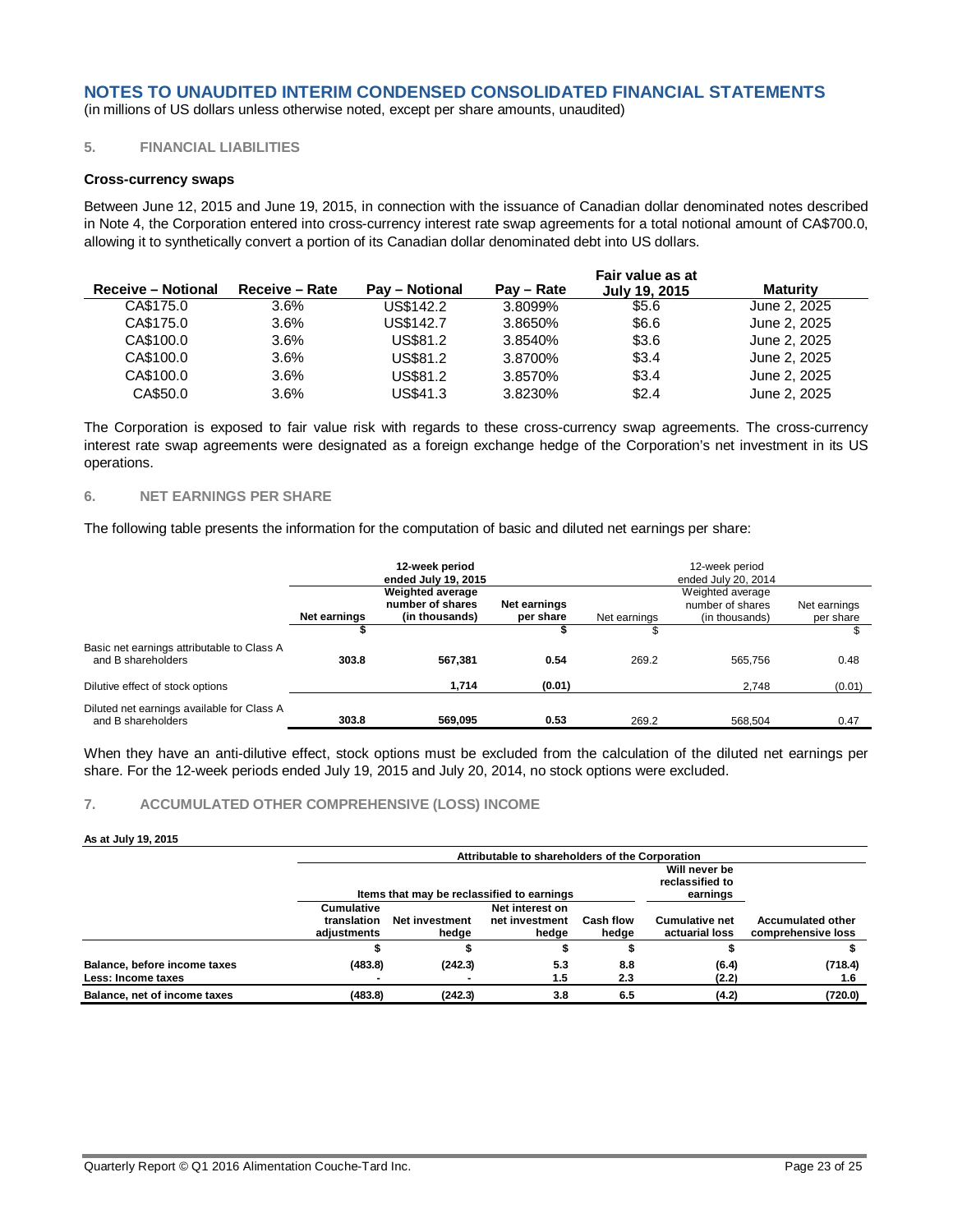(in millions of US dollars unless otherwise noted, except per share amounts, unaudited)

#### As at July 20, 2014

|                                                    |                                          | Attributable to shareholders of the Corporation                                            |                                            |                    |                                  |                                              |  |  |  |
|----------------------------------------------------|------------------------------------------|--------------------------------------------------------------------------------------------|--------------------------------------------|--------------------|----------------------------------|----------------------------------------------|--|--|--|
|                                                    |                                          | Will never be<br>reclassified to<br>Items that may be reclassified to earnings<br>earnings |                                            |                    |                                  |                                              |  |  |  |
|                                                    | Cumulative<br>translation<br>adiustments | Net investment<br>hedae                                                                    | Net interest on<br>net investment<br>hedae | Cash flow<br>hedae | Cumulative net<br>actuarial loss | Accumulated other<br>comprehensive<br>income |  |  |  |
|                                                    |                                          |                                                                                            |                                            |                    |                                  |                                              |  |  |  |
| Balance, before income taxes<br>Less: Income taxes | 125.1                                    | (51.5)<br>(6.8)                                                                            | 6.9<br>1.9                                 | 3.3<br>0.4         | (6.8)<br>(1.8)                   | 77.0<br>(6.3)                                |  |  |  |
| Balance, net of income taxes                       | 125.1                                    | (44.7)                                                                                     | 5.0                                        | 2.9                | (5.0)                            | 83.3                                         |  |  |  |

#### **8. CAPITAL STOCK**

#### **Stock-options**

For the 12-week period ended July 19, 2015, a total of 46,160 stock options were exercised (11,790 for the 12-week period ended July 20, 2014).

#### **Issued and outstanding shares**

As at July 19, 2015, the Corporation has 148,101,840 (148,101,840 as at April 26, 2015) issued and outstanding Class A multiple voting shares each comprising ten votes per share and 419,302,698 (419,262,255 as at April 26, 2015) outstanding Class B subordinate voting shares each comprising one vote per share.

#### **9. SEGMENTED INFORMATION**

The Corporation operates convenience stores in the United States, in Europe and in Canada. It essentially operates in one reportable segment, the sale of goods for immediate consumption, road transportation fuel and other products mainly through corporate stores and franchise operations. The Corporation operates its convenience store chain under several banners, including Couche-Tard, Mac's, Circle K, Kangaroo Express and Statoil. Revenues from external customers mainly fall into three categories: merchandise and services, road transportation fuel and other.

Information on the principal revenue classes as well as geographic information is as follows:

|                                                     | 12-week period<br>ended July 19, 2015 |               |         |         | 12-week period<br>ended July 20, 2014 |         |         |         |  |
|-----------------------------------------------------|---------------------------------------|---------------|---------|---------|---------------------------------------|---------|---------|---------|--|
|                                                     | <b>United States</b>                  | <b>Europe</b> | Canada  | Total   | <b>United States</b>                  | Europe  | Canada  | Total   |  |
|                                                     |                                       |               |         |         | ъ                                     | S       | S       | \$      |  |
| <b>External customer</b><br>revenues <sup>(a)</sup> |                                       |               |         |         |                                       |         |         |         |  |
| Merchandise and services                            | 1,760.4                               | 206.0         | 471.0   | 2,437.4 | 1,198.0                               | 258.7   | 528.3   | 1,985.0 |  |
| Road transportation fuel                            | 4,437.7                               | 1.374.9       | 561.7   | 6,374.3 | 3,915.5                               | 1,972.8 | 724.1   | 6.612.4 |  |
| Other                                               | 3.7                                   | 164.1         | 0.1     | 167.9   | 3.5                                   | 589.3   | 0.1     | 592.9   |  |
|                                                     | 6,201.8                               | 1,745.0       | 1,032.8 | 8,979.6 | 5,117.0                               | 2,820.8 | 1,252.5 | 9,190.3 |  |
| <b>Gross Profit</b>                                 |                                       |               |         |         |                                       |         |         |         |  |
| Merchandise and services                            | 583.4                                 | 86.2          | 156.3   | 825.9   | 392.2                                 | 107.5   | 176.0   | 675.7   |  |
| Road transportation fuel                            | 317.4                                 | 185.8         | 37.2    | 540.4   | 249.2                                 | 224.6   | 41.7    | 515.5   |  |
| Other                                               | 3.7                                   | 49.2          | 0.1     | 53.0    | 3.5                                   | 84.9    | 0.1     | 88.5    |  |
|                                                     | 904.5                                 | 321.2         | 193.6   | 1,419.3 | 644.9                                 | 417.0   | 217.8   | 1,279.7 |  |
| Total long-term assets <sup>(b)</sup>               | 4.752.4                               | 2,699.3       | 522.8   | 7,974.5 | 2.858.2                               | 3.646.4 | 605.5   | 7,110.1 |  |

(a) Geographic areas are determined according to where the Corporation generates operating income (where the sale takes place) and according to the location of the long-term

(b) Excluding financial instruments, deferred tax assets and post-employment benefit assets.

#### **10. FAIR VALUES**

assets.

The fair value of Trade accounts receivable and vendor rebates receivable, Credit and debit cards receivable and Accounts payable and accrued liabilities is comparable to their carrying amount given their short maturity. The fair value of Obligations related to buildings and equipment under finance leases is comparable to its carrying amount given that rent is generally at market value. The carrying value of the Term revolving unsecured operating credits approximate their fair values given that their credit spread is similar to the credit spread the Corporation would obtain in similar conditions at the reporting date.